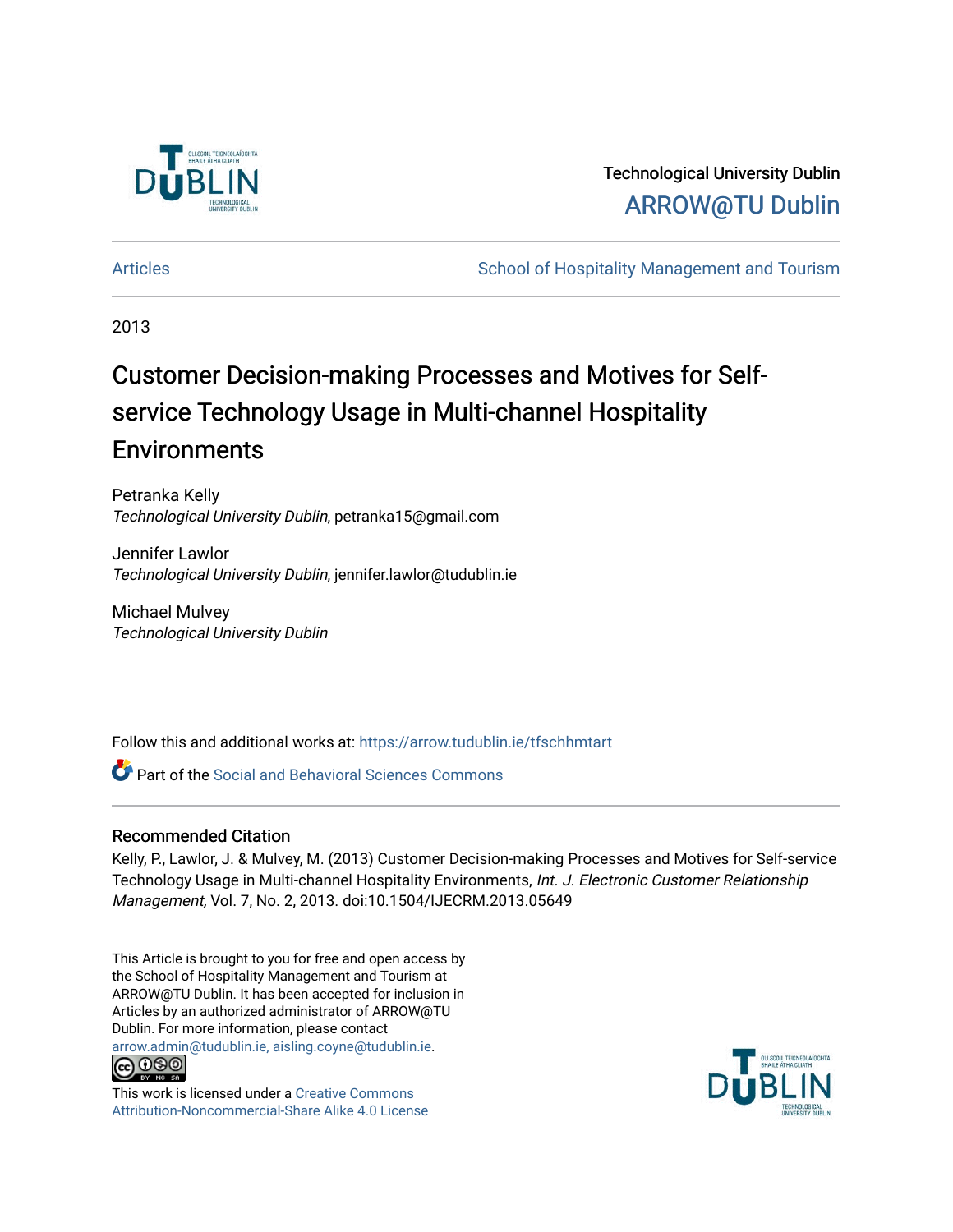# **Customer decision-making processes and motives for self-service technology usage in multi-channel hospitality environments**

# Petranka Kelly\*, Jennifer Lawlor and Michael Mulvey

Dublin Institute of Technology, Sackville Place, Dublin 1, Ireland E-mail: petranka.kelly@mydit.ie E-mail: jennifer.lawlor@dit.ie E-mail: michael.mulvey@dit.ie \*Corresponding author

**Abstract:** The contemporary hospitality service industry is changing with the introduction of new self-service technologies (SSTs) and their rapid adoption by customers. Examples of SSTs include hotel reservation websites, self check-in kiosks and mobile telephone service applications. The introduction of these electronic channels for communication with customers offers further opportunities for customer relationship management if customers choose to interact with them. Therefore, the aim of this paper is to understand the customer decision-making processes and underlying motivations for SST usage in multi-channel hospitality service environments. The data collection method employed was short qualitative interviews with 133 passengers at the departure area of an international airport. The findings contribute to an understanding of how and why customers use SSTs, which is critical from an eCRM perspective, in that many sectors of the hospitality industry may encourage or indeed require customers to use SSTs. As a result, this element of chosen/forced usage may have a huge impact on the user-company relationship.

**Keywords:** self-service technologies; SSTs; hospitality customer behaviour; customer management; multi-channel services; services marketing.

**Reference** to this paper should be made as follows: Kelly, P., Lawlor, J. and Mulvey, M. (2013) 'Customer decision-making processes and motives for self-service technology usage in multi-channel hospitality environments', *Int. J. Electronic Customer Relationship Management*, Vol. 7, No. 2, pp.98–116.

**Biographical notes:** Petranka Kelly is a PhD student in the College of Arts and Tourism at the Dublin Institute of Technology, Ireland. Her research focuses on customer participation in self-service technologies within the hospitality and tourism sector. She has presented papers at a number of international conferences and research events. Her paper entitled, 'Customer Participation in Self-Service Technologies in the Tourism Sector' won second prize for the Best PhD Proposal in January 2011 at the Annual International Federation for IT and Travel and Tourism Conference in Innsbruck, Austria.

Jennifer Lawlor is a Lecturer in Strategic Management at undergraduate and Masters' level at the Dublin Institute of Technology. She has presented a number of conference papers in the USA, UK, and Europe in the area of inter-firm collaboration and cooperation. Her research interests include organisational change, corporate culture, and service design and delivery.

Copyright © 2013 Inderscience Enterprises Ltd.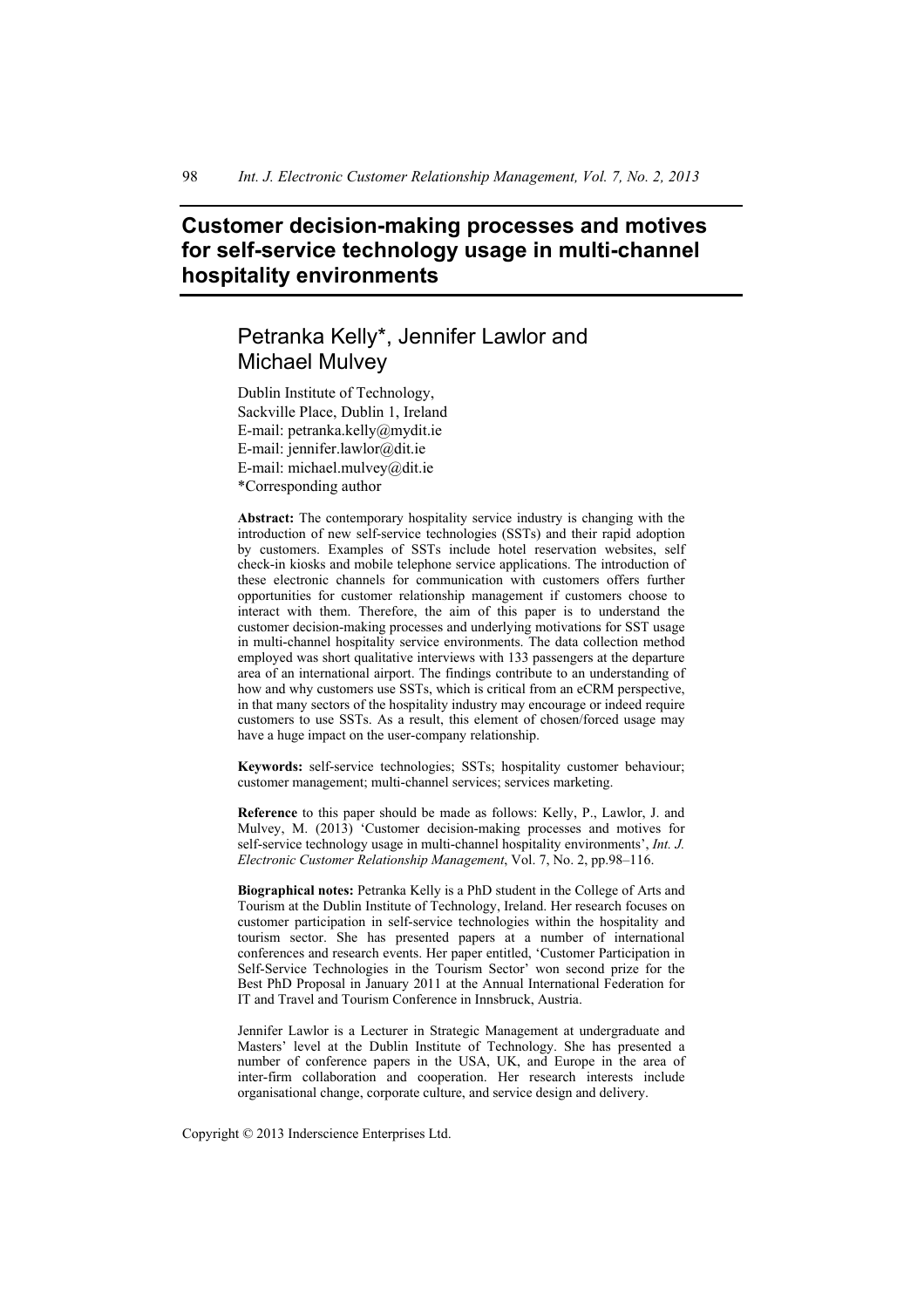Michael Mulvey is the Director of Academic Affairs and Registrar at the Dublin Institute of Technology.

#### **1 Introduction**

The advance of information technology in the past decade has leveraged the vast implementation of self-service technologies (SSTs) in the broader hospitality service industry (Castro et al., 2010; Kim et al., 2012). The development of various SST options have enriched the company portfolio of service delivery channels; thus, offering opportunities for cheaper and more efficient service provision and more satisfied customers (Meuter et al., 2000). However, customer behaviour towards SSTs has been predominantly researched in terms of the factors that affect consumers in their usage or intentions to use SSTs (Gelderman et al., 2011; Lin and Hsieh, 2007). A major shortcoming of SST adoption factor research, from the perspective of the customer, is the assumption that once SSTs are used by customers, they will then proceed to use them regularly on all occasions thereafter (Wang et al., 2012). In fact, a customers' attitude towards a given SST, may be a good predictor of SST usage intentions, but it may also be mediated by situational factors which may affect the actual usage behaviour (Wang et al., 2012). Therefore, whilst other studies to date have tended to focus on the factors affecting SST adoption by customers, this paper explores a different avenue by examining customer decision-making processes and motivations for SST usage in multi-channel hospitality service environments. An understanding of how and why customers use SSTs is critical from an eCRM perspective, in that many sectors of the hospitality industry may encourage or indeed require customers to use SSTs. As a result, this element of chosen/forced usage may have huge impact on the user-company relationship.

This paper commences by offering a review of the extant research into customer behaviour towards SSTs and customer choice of channels in multi-channel services. The research methodology section explains how the data was collected and analysed, followed by presentation of the findings with supporting illustrative quotes from the data. The discussion section locates and compares the findings from this study within the current body of research on customer decision-making and motivations for SST usage. The paper concludes with the limitations of this study and the suggestions for further research.

#### **2 Research into factors affecting SST adoption**

SSTs are attracting research attention in services marketing and management, because when they are implemented successfully, they have proven to offer efficient and effective service standards, often without any traditional employee involvement (Curran and Meuter, 2005). The tourism and hospitality industry has been transformed by technologies enabling consumers to search, customise and purchase services online (Buhalis and Law, 2008). Onsite SSTs, such as ticketing kiosks, self check-in facilities and interactive travel attraction guides, have contributed to higher quality, faster and cheaper services at lower operational costs (Egger and Buhalis, 2008).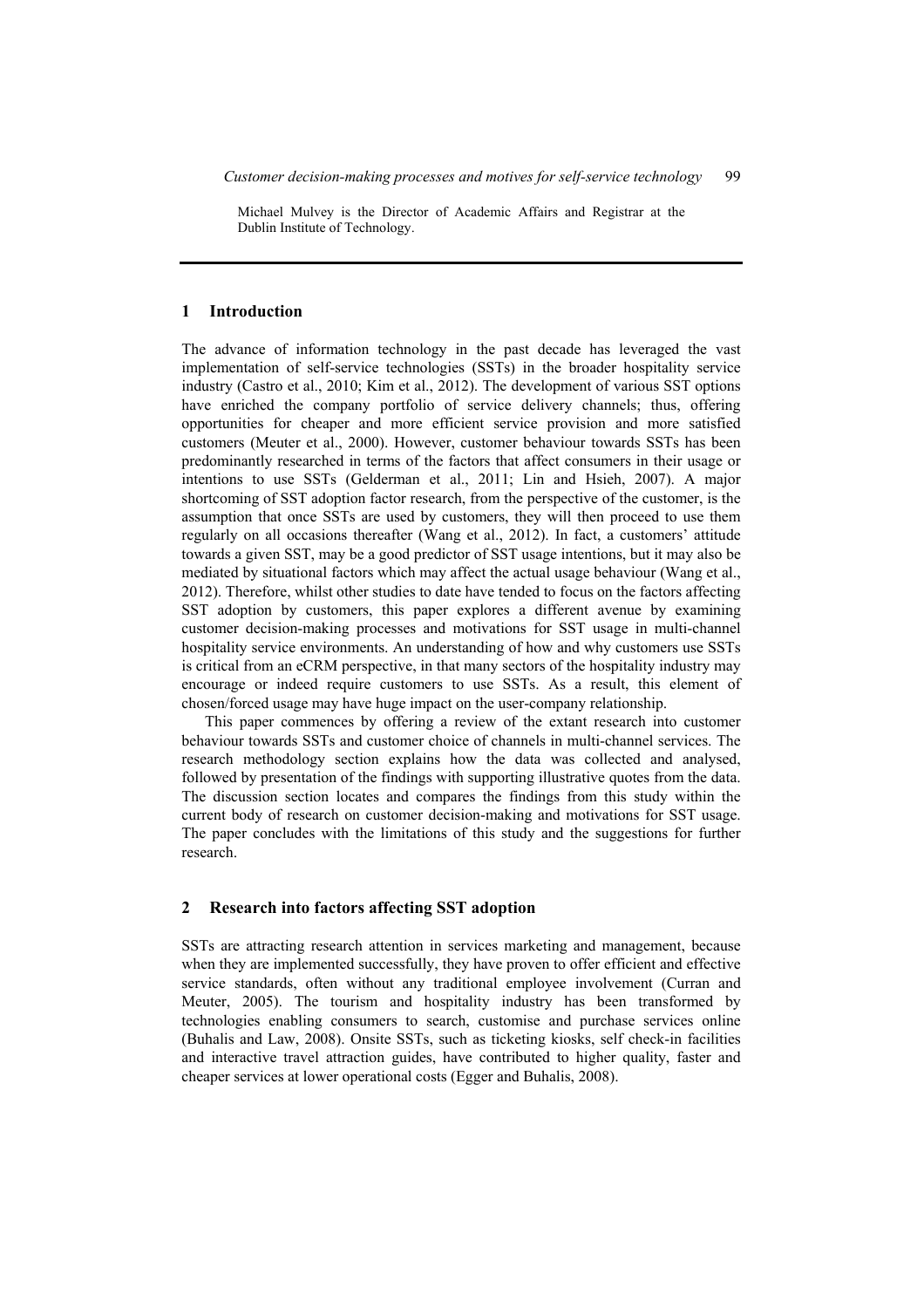The need to understand consumer decisions regarding SSTs have justified the research attention into the factors affecting consumer adoption of SSTs (Curran and Meuter, 2005; Gelderman et al., 2011). A review conducted by the authors of publications relating to SST adoption from the past ten years identified over 60 publications in peer reviewed journals. This review produced a number of SST adoption factors that were researched in various contexts for different SST types. These factors range from user characteristics and attitudes (Dabholkar and Bagozzi, 2002; Gelderman et al., 2011; Lin and Chang, 2011; Meuter et al., 2005; Walker and Johnson, 2006), consumer demographics (Dean, 2008; Lee et al., 2010; Nilsson, 2007), technology attributes (Meuter et al., 2005) to situational factors (Dabholkar and Bagozzi, 2002; Gelderman et al., 2011; Simon and Usunier, 2007; Wang et al., 2012). Seven of the most often researched SST adoption factors in the literature include demographic variables (e.g., age, gender, income and education), trust, perceived risk, perceived ease of use, perceived usefulness, technology readiness and preference for personal contact (Kelly et al., 2011).

Baron et al. (2006) and Gelderman et al. (2011) suggest that the widely popular empirical testing of factors predicting the adoption of technology by consumers is reaching saturation. There is a need to explore how consumers use the technology that they have adopted and to understand the nuances of consumer behaviour which are difficult to capture with standard questionnaires (Baron et al., 2006; Lin and Chang, 2011). Furthermore, Wang et al. (2012) suggest that SST research has predominantly studied the adoption of SST interfaces in isolation from contextual factors such as the other available channels to obtain the particular service. While SST adoption research provides a base for explaining customer reasons and factors for SST trial, it does not account for the fact that SST adoption may not mean that those customers will prefer the SST option on all occasions (Wang et al., 2012). The optimal service situation would be to have a number of service delivery channels from which the customer may choose, but the problem is that maintaining too many channels may affect the profits of the company and the consistency of service quality across channels (Bergman and Thelen, 2004). The purpose of SST adoption factor research is to understand how customers can be converted to use the SST option, but full SST service is still unthinkable for most contemporary service companies (Reinders et al., 2008). Therefore, Reinders et al. (2008) suggest as an avenue for further research, the exploration of what is the optimal level of SST provision and the extent to which companies should avoid imposing more SST options on their customers. The contemporary hospitality service landscape is characterised by various SST options alongside the more traditional personal options (Kim et al., 2012). This mixture of service delivery channels characteristic of the hospitality industry makes it an ideal context for studying how customers use SSTs in a multi-channel, multi-provider service environment.

#### **3 SSTs in multi-channel service environments**

Multi-channel service environments are characterised by the provision to customers of more than one service delivery channel, i.e., personal service, telephone channel, company website and onsite kiosks (Neslin and Schankar, 2009). SST options are often part of multi-channel service environments, although SST research has predominantly studied specific SSTs in isolation (Wang et al., 2012). Wallace et al. (2004) differentiate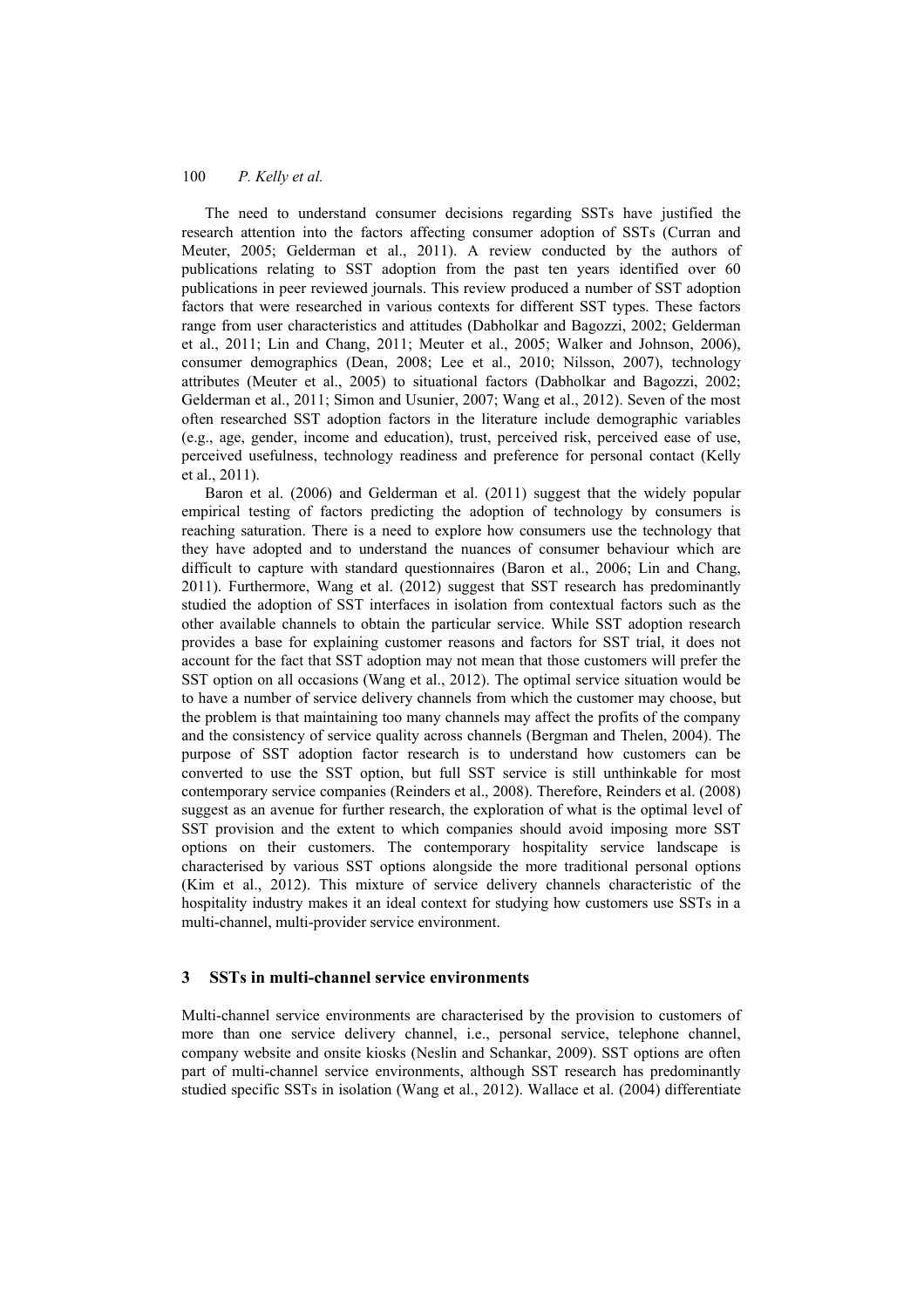between two types of multi-channel environments, i.e., channel mix and channel integration.

Channel mix means the offering of a number of personal or SST options of access to the service (Wallace et al., 2004). For example, an airline may offer its passengers to check-in online, via a smart phone, at a check-in kiosk or at the personal check-in desk. Those channels offer the same incremental service, so the customer needs to select the optimal channel among the offered options. If one channel outperforms the others, there may be a case of channel cannibalisation or substitution (Van Birgelen et al., 2006). This rivalry between channels is confirmed by Curran et al. (2003), who found that an unfavourable attitude towards the personal service option leads to a more favourable attitude towards the SST option and vice versa. Similarly, Van Birgelen et al. (2006) found that for routine banking services, when two channels deliver the same service, one may substitute the other, i.e., a well performing ATM or online banking may substitute for the personal service. In this situation, the satisfaction with the SST option weakened the effect of satisfaction with the personal option on behavioural intentions (Van Birgelen et al., 2006).

The strategy of channel integration (Wallace et al., 2004) captures the provision of complementing service options throughout the service delivery. In this way, each channel offers added benefits, or eliminates the disadvantages of other company channels (Wallace et al., 2004). For example, a retail customer may search for a product online, order it in store from a kiosk and have it delivered to their home, or they may check stock online, pay online and collect in store if they prefer to try it on (Bergman and Thelen, 2004). In this situation, a company needs to achieve consistency in price and promotion across channels and maintain an integrated database (Bergman and Thelen, 2004). Companies may find investing in multi-channel optimisation profitable, as Neslin and Shankar (2009) found that multi-channel retail customers displayed higher levels of satisfaction and customer value. In the case of complementarity between channels, the satisfaction with the personal service strengthens the satisfaction with the SSTs and vice versa (Van Birgelen et al., 2006).

Multi-channel research has studied some aspects of customer behaviour in those environments. For example, the customer channel preference may depend on situational factors (Wang et al., 2012), or customer goals (Chatterjee, 2007) and motivations (Schroeder and Zaharia, 2008). The customer choice between on-site check-in kiosk at an airport or personal check-in desk may depend on situational factors, such as length of queue, perceived task complexity, other accompanying customers, or previous experience with the service (Wang et al., 2012). However, those situational influences may not be applicable to the internet and telephone SST option, which presents a research gap (Wang et al., 2012). The customer motives for channel usage of an integrated multi-channel retailer are researched by Schroeder and Zaharia (2008). The findings suggest that exclusive store users satisfy social needs, whereas online and catalogue users strive for independence and convenience, whilst customers who combine online information with purchase at the store, seek independence and risk reduction (Schroeder and Zaharia, 2008). As a limitation of the study, Schroeder and Zaharia (2008) suggest the fact that the multi-channel retailer was a well established, trusted national retailer, employing an integrated channel strategy, may have played a part in the customer decision. Therefore, future research may explore customer motives in other types of multi-channel environments, for example, motives such as seeking the lowest price or better deals were not explored in Schroeder and Zaharia's (2008) research.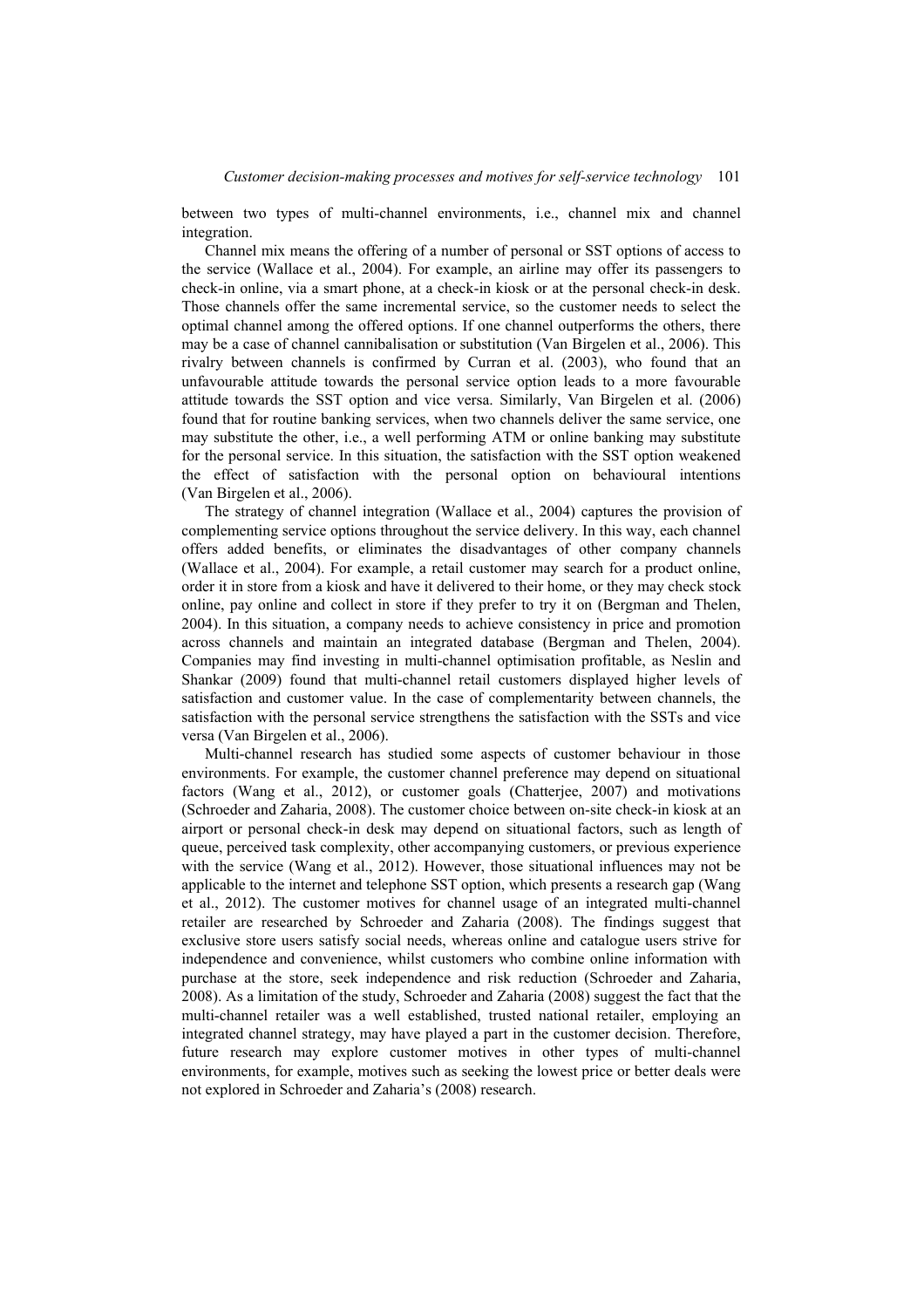The desire to understand what drives customer usage of SSTs has initiated some limited research into the reasons for customer engagement. The reasons for customer usage of SSTs include cost savings (Meuter et al., 2003), convenience (Dabholkar et al., 2003; Liljander et al., 2006; Meuter et al., 2003), habit (Liljander et al., 2006), control and independence (Dabholkar et al., 2003; Liljander et al., 2006; Meuter et al., 2003) and the lack of other options (Meuter et al., 2003). Using SSTs can also provide some consumers with intrinsic benefits, such as feelings of independence and enjoyment (Dabholkar et al., 2003; Meuter et al., 2003). Some consumers even admitted using SSTs in order to avoid the personal contact with service employees (Dabholkar et al., 2003). Some of those identified reasons represent motives such as convenience, independence and cost savings, while habit and lack of other service delivery options may be regarded as conditions rather than motivations.

Customers may also avoid SSTs under the influence of certain de-motivations and service situations. The SST will be abandoned if consumers experience failure due to technology breakdown or customer mistake (Meuter et al., 2000). Some consumers may feel anxiety when using SSTs (Lee et al., 2010; Meuter et al., 2003) because they are intimidated by the complexity of the technology interface (Meuter et al., 2000), or they risk embarrassment if they cannot operate it successfully (Forbes, 2008). SSTs may be viewed as an inconvenience when perceived as arduous to operate or learn (Liljander et al., 2006). SSTs also require higher levels of consumer participation and responsibility, so they are perceived as riskier than personal services (Lee and Allaway, 2002). Even people who have favourable attitudes towards technology may avoid SSTs because they cannot replace the personal interaction (Dabholkar et al., 2003; Lee and Allaway, 2002), or they require a radical change in their consumer behaviour (Curran and Meuter, 2007).

The methodology employed by Dabholkar et al. (2003), Liljander et al. (2006) and Meuter et al. (2003) involved the inclusion of an open question in a questionnaire asking customers to state why they would use an SST. Questioning customers why they may act as they do may not produce a very deep understanding of their motivation (Thompson et al., 1989). Asking 'why' questions introduce abstract thinking on the part of the participant, putting them in the role of 'experts' on their motivation (Thompson et al., 1989). In contrast, if the researcher asks the participant to elaborate and reflect on an experience, this may yield a deeper understanding of what is really going on (Thompson et al., 1989). Such an exploration and probing of customer motivations for SST usage has been identified as a research gap by Etgar (2008).

Most research in multi-channel services is in the retail and banking sector, and often includes the multiple channels of a single retailer (e.g., Schroeder and Zaharia, 2008; Wallace et al., 2004) or bank (e.g., Hsieh et al., 2012; Van Birgelen et al., 2006). Customer motives for channel preferences still need to be researched for other multi-channel situations, such as when price and selection differ across channels (Schroeder and Zaharia, 2008) or when multiple channels and multiple retailers are available to the customer (Neslin and Shankar, 2009). Since multi-channel research has predominantly studied the multiple channels of one company, there is a necessity to understand the effect of both multi-channel and multi-company environments on customer behaviour (Larivière et al., 2011; Neslin and Shankar, 2009). The question is do customers choose channels or firms first? (Neslin and Shankar, 2009). There are still a number of gaps in the multi-channel literature regarding customer behaviour (Dholakia et al., 2010). Bergman and Thelen (2004) suggest that little is known about how failure in one channel affects the usage of other channels or abandoning the firm.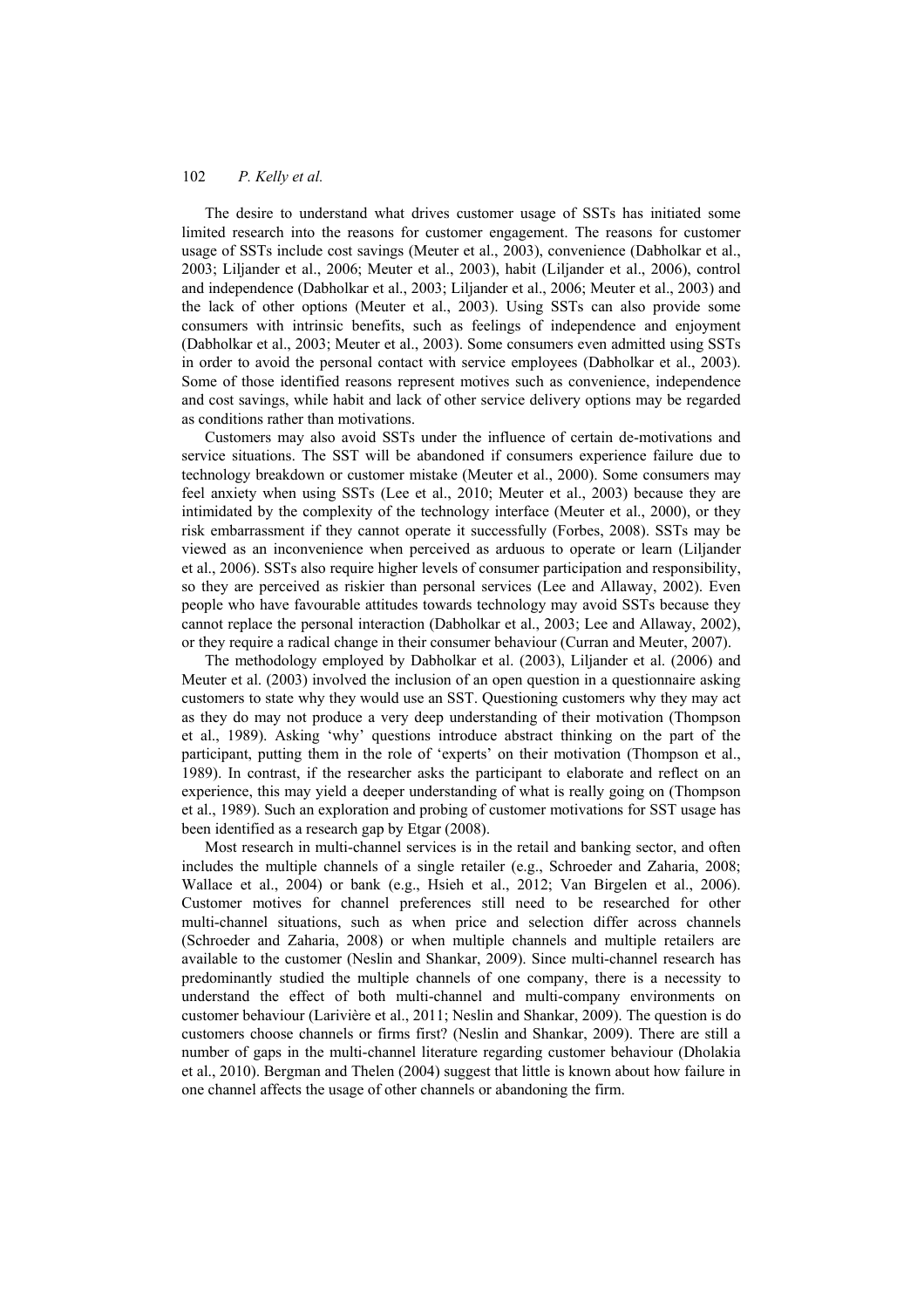Other important questions for multi-channel research are suggested by Neslin and Shankar (2009), including what are the best criteria for multi-channel customer segmentation, and the issue of 'right-channelling' customers, i.e., encouraging or forcing them to interact with certain channels. In an SST context, the phenomenon of leaving customers only with an SST option is termed 'forced usage' by Reinders et al. (2008, p.107). Their quantitative research in a rail ticket purchasing context found that providing customers with only an SST option may lead to negative attitudes towards the SST and the service company. Those negative attitudes were the reason for higher switching intentions and negative word-of-mouth (Reinders et al., 2008). Therefore, should channel choice be left to self-selection, or encouraged through incentives (Neslin and Shankar, 2009)? Overall, there appear to be numerous gaps regarding the customer behaviour and decision making in multi-channel environments. The understanding of customer behaviour in multi-channel services may be guided by considering the interplay between channel dimensions, customer differences, nature of the encounter and marketer interventions (Dholakia et al., 2010).

The above discussion may suggest the integration of SST research as part of the multi-channel strand of services research. Therefore, this paper aims to contribute to both SST and multi-channel research by exploring the customer decision-making process and underlying motivations for SST usage in multi-channel, multi-company hospitality environments. The implications from this research would aid hospitality service companies in maintaining better relationships with their customers by providing the most efficient service delivery channels for their customers' needs.

#### **4 Research methodology**

This study of customer decision-making processes and motivations for SST usage in multi-channel service environments was part of a larger research project into customer usage of SSTs. The dearth of research on actual customer usage behaviours during SST encounters (Wang et al., 2012) and the numerous calls for qualitative research (Baron et al., 2006; Lin and Chang, 2011) justified the employment of short qualitative interviews as a data collection method (Carson et al., 2001). Specifically, the primary data collection for this study involved short, semi-structured interviews with 133 airline passengers in the departure lounge of an international airport. The use of a short interview technique had been successfully used elsewhere by Wang et al. (2012) who employed short semi-structured interviews of 10–15 minutes at supermarket check-outs, with a view to exploring situational influences for customer choice of personal versus self-service check-out.

The short interview format was designed to focus on the usage experiences, reflections and contextual details, from the point of view of 133 passengers who were in a position to discuss their SST usage in the hospitality and tourism sectors. Specifically, the objective of this stage of the research was to explore customer motivations and their decision-making processes with regard to SST usage. With a view to avoiding any preconceptions, the research included a broad convenience sample in terms of ages, gender and education. The average length of an interview was 5–10 minutes, this being a feature of the dynamic nature of the airport environment. The participants were asked to reflect on their general SST usage, and were encouraged to discuss examples, or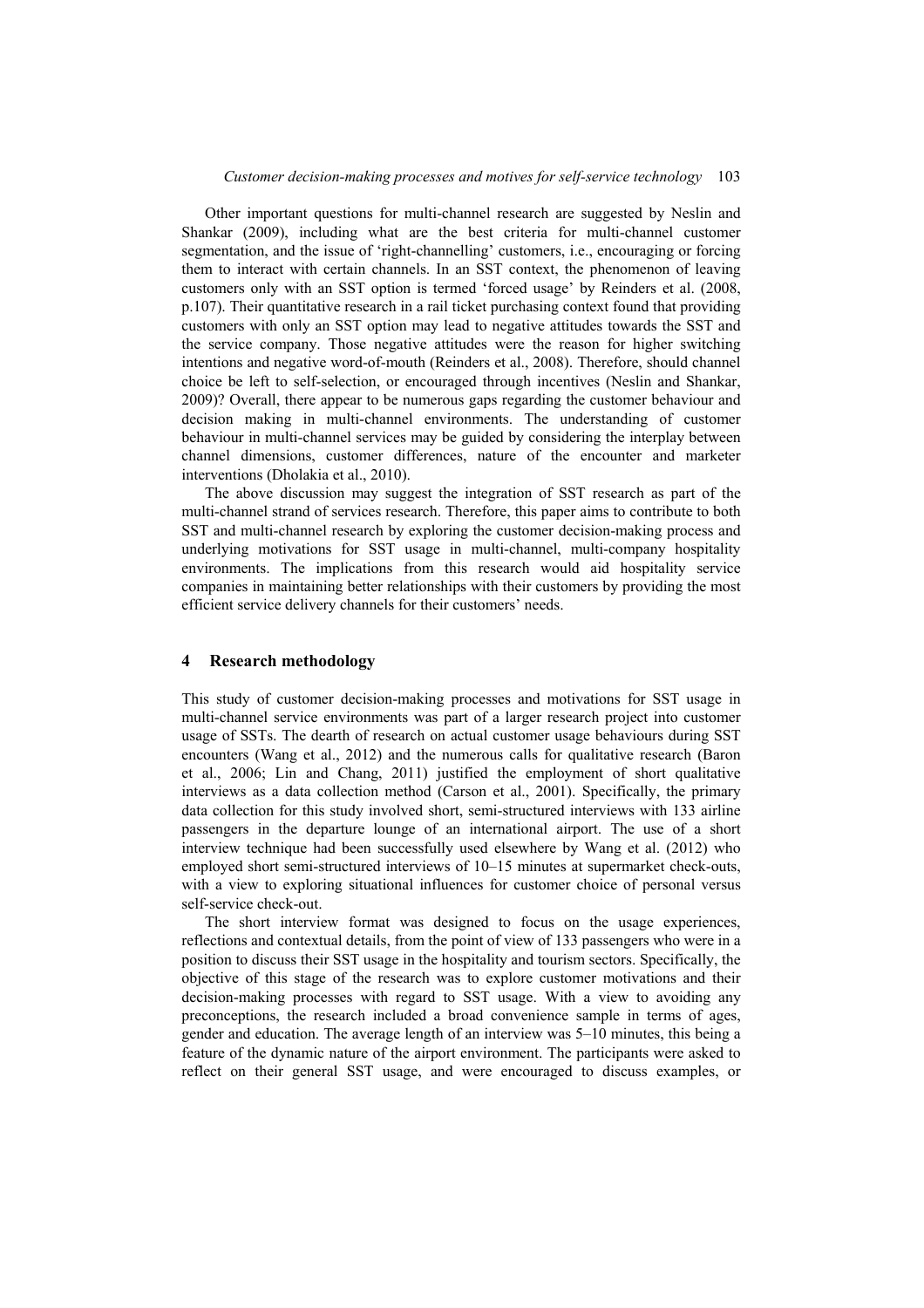particularly memorable experiences (positive or negative) with an SST. The demographic characteristics of the convenience sample interviewed are presented in Appendix.

The interviews were transcribed and analysed using an interpretive method of data analysis (Miles and Huberman, 1994). This method of data analysis is not seeking to uncover laws of causality, but rather to capture the essence of a participant's account and to understand the meaning of actions (Goulding, 2005). Kim et al. (2012) included in their research of hospitality SSTs, a wide range of interfaces including ATMs, interactive voice response, online flight check-in, order kiosks, pay-at-the-pump, internet self-help and online bookings. This wide range of SSTs, which may be used in a hospitality context, justified the inclusion of customer SST experiences and did not narrowly refer just to hotel or restaurant environments. Furthermore, Slattery (2002) encourages a definition of the hospitality industry to include other contexts where hospitality may be part of the service provision, such as airports, airplanes, bus stations, ferries, trains, casinos, tourist attractions, theatres, cinemas, education, health clubs and work places. The analysis was aided by the qualitative data analysis software NVivo 9. The following section will present the findings regarding customer decision-making processes and motivations for SST usage in multi-channel environments.

**Table 1** Decision-making processes and underlying motives for SST usage/avoidance of SST usage

| Use the SST option |                                                                                                                 |             | Avoid the SST option                                                                            |  |  |  |  |  |  |
|--------------------|-----------------------------------------------------------------------------------------------------------------|-------------|-------------------------------------------------------------------------------------------------|--|--|--|--|--|--|
| 1                  | Use SSTs when they save time/ provide<br>access                                                                 | 1           | Resort to personal channel when the SST<br>option fails                                         |  |  |  |  |  |  |
| 2                  | SST option is the only channel of service<br>delivery provided, and the customer has no<br>choice but to use it | $2^{\circ}$ | Avoid SST if it fails often, or is<br>inefficient, and personal assistance is<br>required       |  |  |  |  |  |  |
| 3                  | Tech-proficient customers may prefer the<br>SST option                                                          | 3           | Avoid SSTs when the personal contact<br>with an employee is viewed as part of the<br>experience |  |  |  |  |  |  |
| 4                  | Use the SST when the personal option does<br>not fulfil the customer's goals                                    | 4           | The SST option may be undesirable in<br>situations when access to needed<br>equipment is hard   |  |  |  |  |  |  |
| 5                  | Use the SST with a 'low price' motive                                                                           | 5.          | Avoid the SST when there is risk or<br>responsibility                                           |  |  |  |  |  |  |
| 6                  | Use the SST channel with trusted companies                                                                      | 6           | Avoid the SST when in a group                                                                   |  |  |  |  |  |  |
| 7                  | Combine the benefits of various company<br>channels                                                             |             |                                                                                                 |  |  |  |  |  |  |
| 8                  | Use SSTs when privacy of purchase is desired                                                                    |             |                                                                                                 |  |  |  |  |  |  |
| 9                  | Use SSTs when they provide more<br>independence for the customer                                                |             |                                                                                                 |  |  |  |  |  |  |
| 10                 | SST usage has become a habit                                                                                    |             |                                                                                                 |  |  |  |  |  |  |
| 11                 | Payment option availability determines SST<br>channel/company choice                                            |             |                                                                                                 |  |  |  |  |  |  |

*Source:* The Authors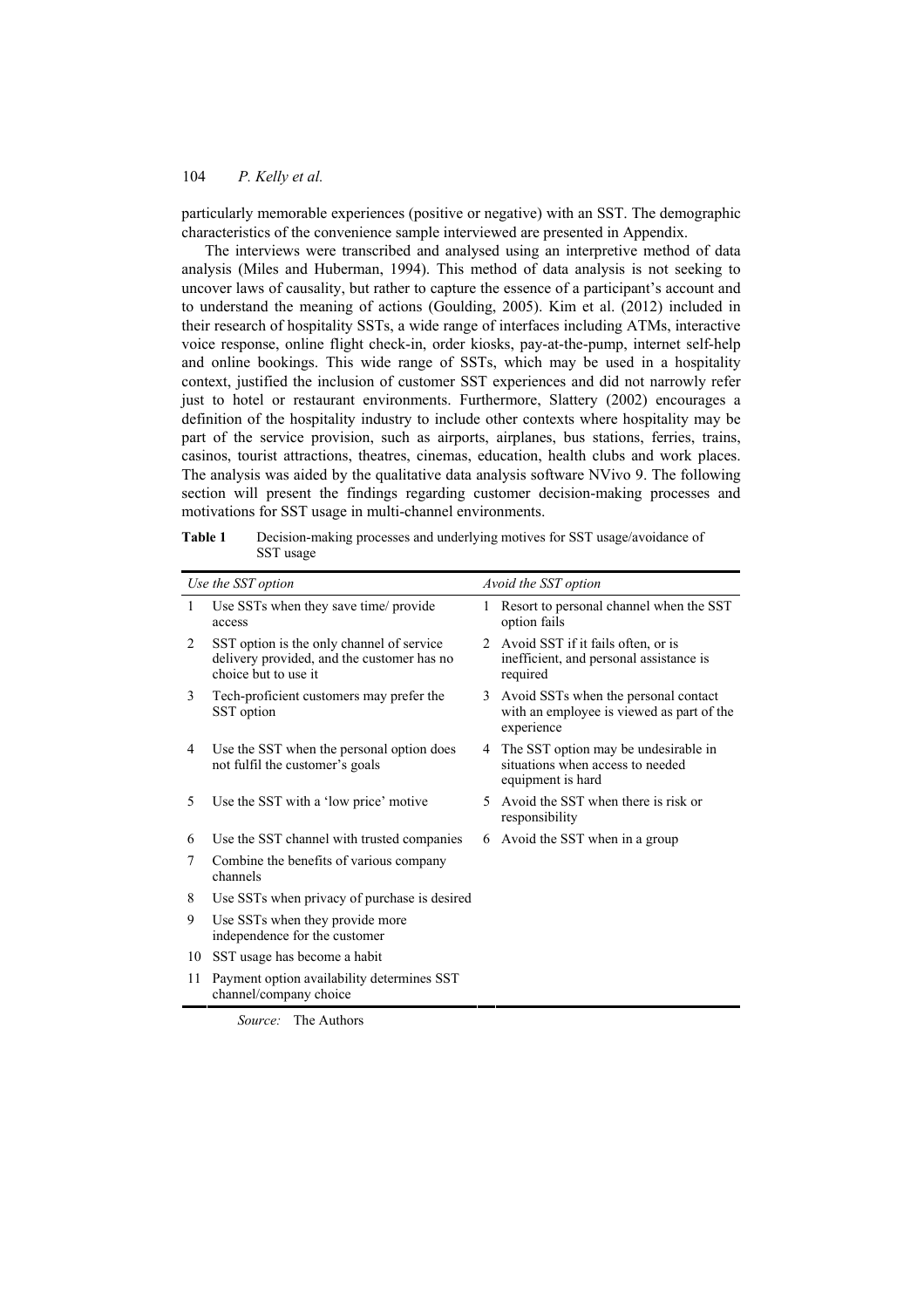#### **5 Findings**

When reflecting on their usage of SSTs, customers often discussed the other options available to them and their decision making processes and motives for SST usage. Distinctive elements of the decision-making processes will be examined below in turn, supported by selected illustrative quotes from the data. The presented quotes are labelled with unique codes that correspond to interview participants. The codes appear after each quote in the following way: (Int.50.M). This identifies interviewee number 50 who was a male participant. Each decision-making element is discussed in light of the service context conditions and customer reflections. The following findings examine customer decision-making processes and motives for SST usage. These elements are summarised in Table 1.

#### *5.1 Use SSTs when they save time/provide access*

The most frequently provided motive from the participants in this research for engaging with SSTs was that they provided them with convenience in terms of extended access to services and less time wasted to complete the service. The following quote illustrates the convenience motive of better access to the service which the SST provides:

"It is convenient. I have used it before, I am OK with booking tickets and things like that. But, ahm, it was convenient, especially when we don't live in the city, ahm, travel agents aren't around; it is very handy." (Int.48.M)

When at the service location, customers may employ a similar strategy of opting for the SST because it reduces the time for service delivery in comparison to other company channels:

"I mean, normally I would use self check-in, so, I check-in online. I prefer to check-in online, so I don't have to queue in lines, the less queuing I can do, the better. So, if that means automated services, then great. I much prefer that. The same for hotel bookings and stuff like that, I would do all that online." (Int.51.M)

#### *5.2 SST option is the only channel of service delivery provided, and the customer has no choice but to use it*

At other times, customer's decision-making vis-a-vis SSTs may be a feature of forced usage when only an SST option is available. For example, the following excerpt from a female participant's interview illustrates the situation when only an SST option is available, accompanied by the customer motivation of using SSTs to obtain quicker service:

> "At [airport X], now at the moment, to check into your flight there is just scanning. You just scan your bar code of your itinerary and they just let you through the barrier, so that is much quicker. You don't have to go through and queue up and talk to someone. It is all self-service, put the bar code and go through, which is much quicker and much more efficient, I thought." (Int.1.F)

Alternatively, forced SST usage may be accompanied by a customer preference for personal contact during service delivery. The interview excerpt below discusses airport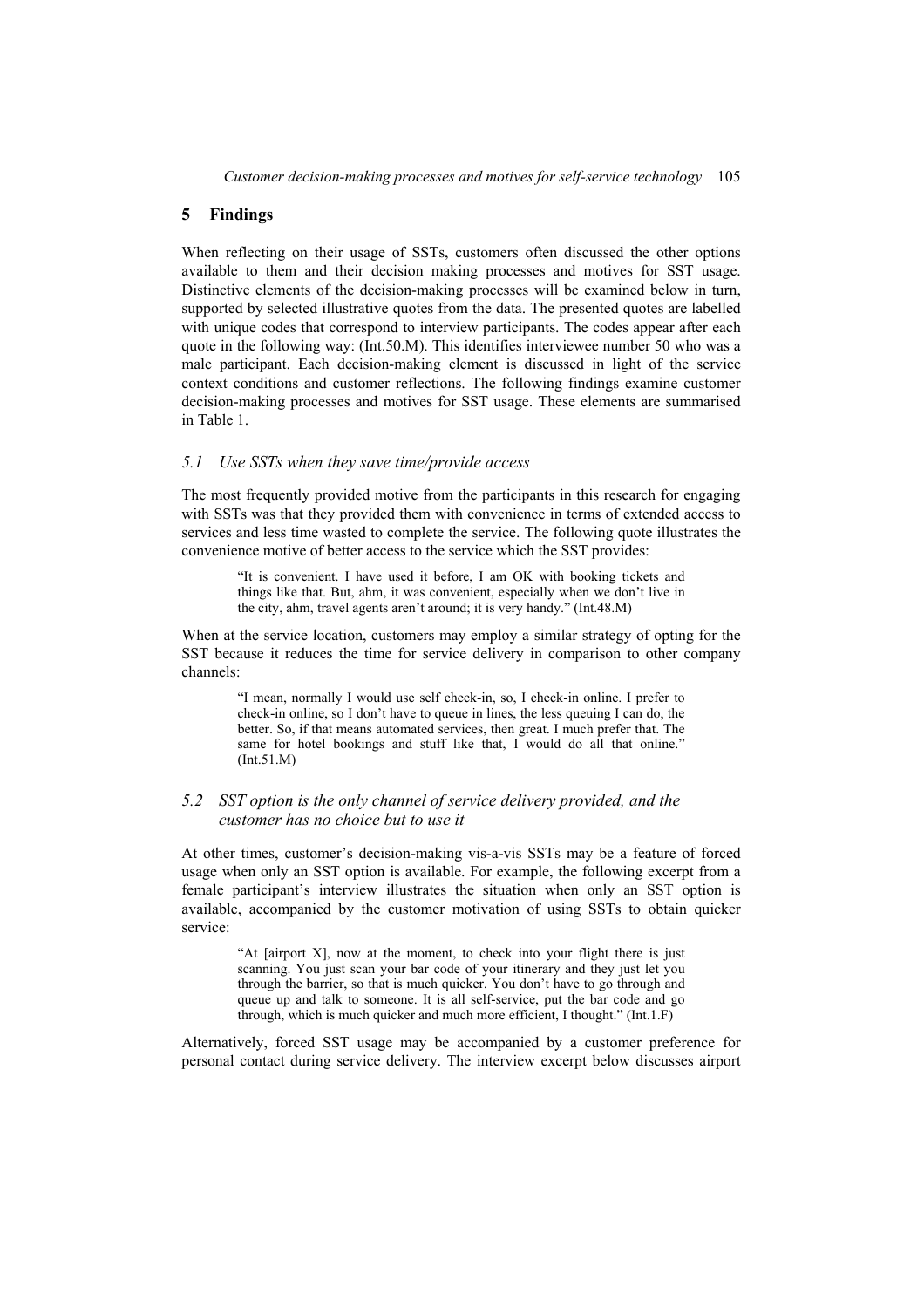check-in, following a remark from the participant that she would rather speak to a person at the check-in desk:

*Interviewer: And is there always that opportunity to go and do it [check-in] at the counter?* 

Participant: Not when I did domestic travel at home. They said we had to use the kiosk. International, like I said, I couldn't do it beforehand. We had to use the counter. And really, I like talking to a person.

*Interviewer: You said you had to use the kiosk. How do you feel about the company that makes you do that?* 

Participant: Hmm...I suppose if I found one that didn't, I would use someone else. [laughter] (Int.9.F)

#### *5.3 Tech-proficient customers may prefer the SST option*

Some tech-proficient customers indicated that they prefer the SST option in general for any service, and they would be inclined to use it if it can provide them with the needed service. This was partly motivated by the internal understanding and enjoyment that these customers find in using technology. The following interview quotes illustrate this type of customer decision-making process provided that the needed service is available via an SST:

"I have my smart phone every day, my Kindle most days. I work in IT so two or three different computers every day. And basically, we do pretty much everything through the internet. If we are looking for tickets for a show, or tickets for transport, or whatever it is. Our usual position is just to search the internet and see what we can find before we try anything else." (Int.4.F)

"Ahm, for my family holiday coming up, I go on  $2<sup>nd</sup>$  of September with my mum and my dad and my sisters and my nephew. And I booked everything, all online. I searched for all the flights, I searched for all the hotels to try and find the best price, the best times. I am a bit of a geek [laughter]." (Int.117.F)

#### *5.4 Use the SST when the personal option does not fulfil the customer's goals*

When the personal option does not really provide the sought experience, some customers preferred to use the SST option where available. The quote below illustrates the situation when for routine service operations the personal element becomes undesirable as employees are viewed by some customers to be performing machine-like service. This participant's desire for social interaction is not met; therefore, he prefers to deal with the machine as a form of protest:

> "Well, it is just sometimes nice not having to talk with a personal teller. Just someone there, they are just shifting the stuff and are bored. It is just sometimes nicer to work with a machine, because you don't have to get any of that feedback from them, from the machine." (Int.7.M)

If a customer's goal is to get a fast service, but the personal element actually slows the service down, they are motivated to engage with an SST:

"The one downfall, I think, they have is to put your bags and get them onto a plane. You do have to have human interaction. And I think, there is a delay in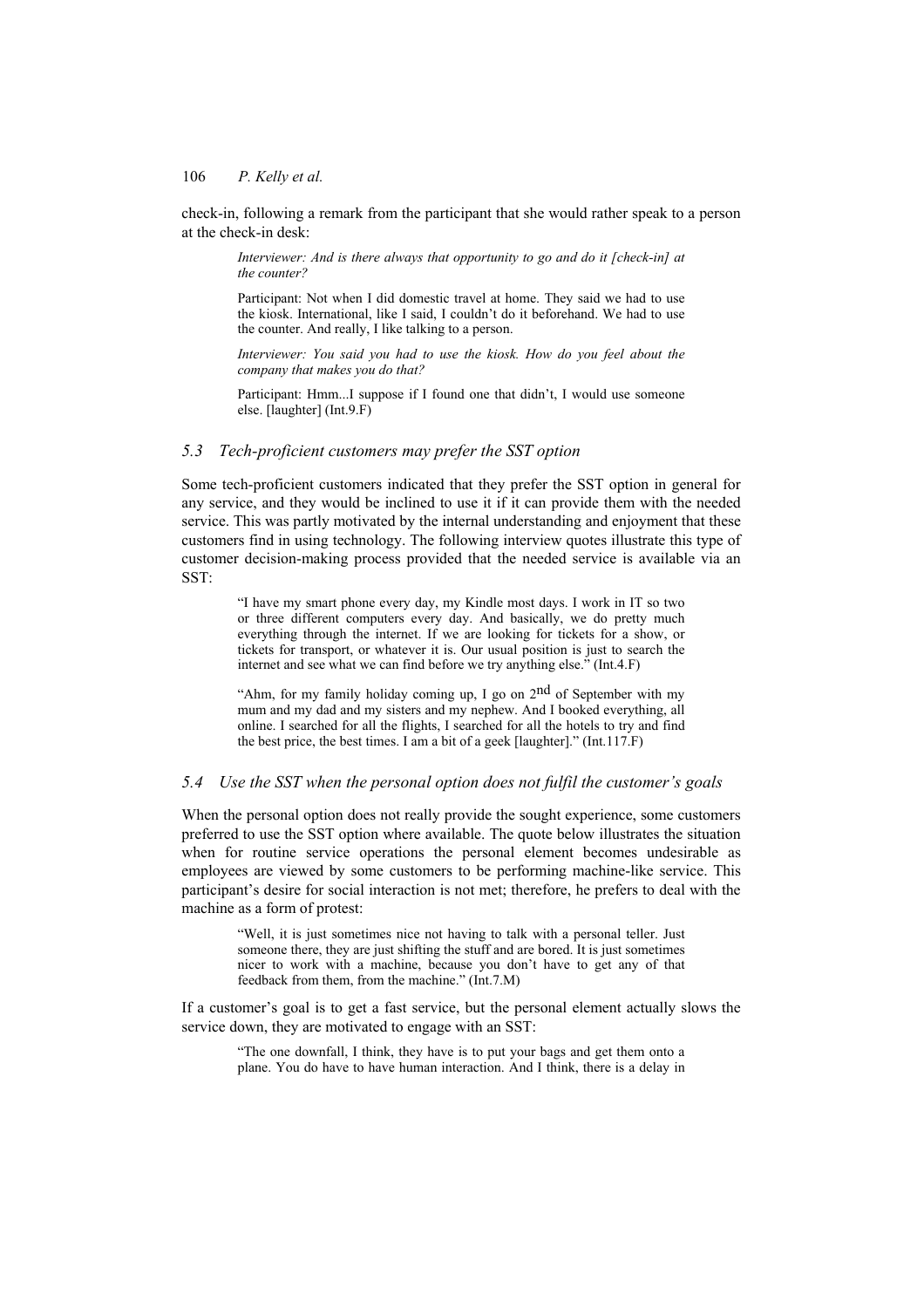getting your tickets and then getting your bags on board only because of that human interaction." (Int.92.F)

#### *5.5 Use the SST with a 'low price' motive*

Financial motives may affect the customer decision-making process in multi-channel environments. The following quote illustrates the strategy of opting for the SST when there is a financial incentive to do so:

"We were in Spain last year for the first time. We went with a package company. And we didn't book, ahm, we went through a travel agency and found that it costs maybe 5 or 6 hundred Euro more than if we did it ourselves. So, we went back to doing it ourselves." (Int.23.M)

Sometimes the low price motive to engage with an SST may be triggered by a financial incentive promoted by the service company. The following quote illustrates how a customer started paying his bills online to avoid banking service charges:

> "Ahm, just the mobile, mobile phone top-up. Really, I only started doing that automatically because the [bank  $X$ ] bank, if you do transactions, you don't pay service charges. So, to avoid the service charges, I have started doing that and I find it convenient enough to do that." (Int.7.M)

#### *5.6 Use the SST channel with trusted companies*

Another strategy, which some customers employed, was to use the SST channels of trusted companies only. This strategy was invoked by the online security and privacy concerns of those customers and the motivation to avoid any financial losses. For example:

Participant: I have no problem paying [airline company X] or any of those people when I am buying my ticket, just giving my credit card number and it goes through, and that's it.

*Interviewer: But you know those. Yes? Is that what you mean?* 

Participant: Yes, yes. That's right! I would be a bit worried about dealing with people that I don't know. (Int.8.M)

#### *5.7 Combine the benefits of various company channels*

SSTs could also be used in combination with other company channels. The channels of this company may not always be 'integrated', i.e., providing the same price and selection across all channels. When customers may capitalise on the differences in offerings across the company channels, they tailor-make their usage approach to maximise the customer benefits and optimise the service outcome. For example, the following excerpt illustrates how the knowledge that a better deal may be available over the phone affects this participant's decision to use the SST:

"I find, ahm, online technology helpful if you are trying to investigate a holiday. You can quickly check and see what is possible and what's not possible. Ahm, you can save time compared to calling somebody, for example. So yeah, in that case it is quite handy. But again, if I come to book a holiday, I don't book it online. I would select the holiday I like, make sure it is available,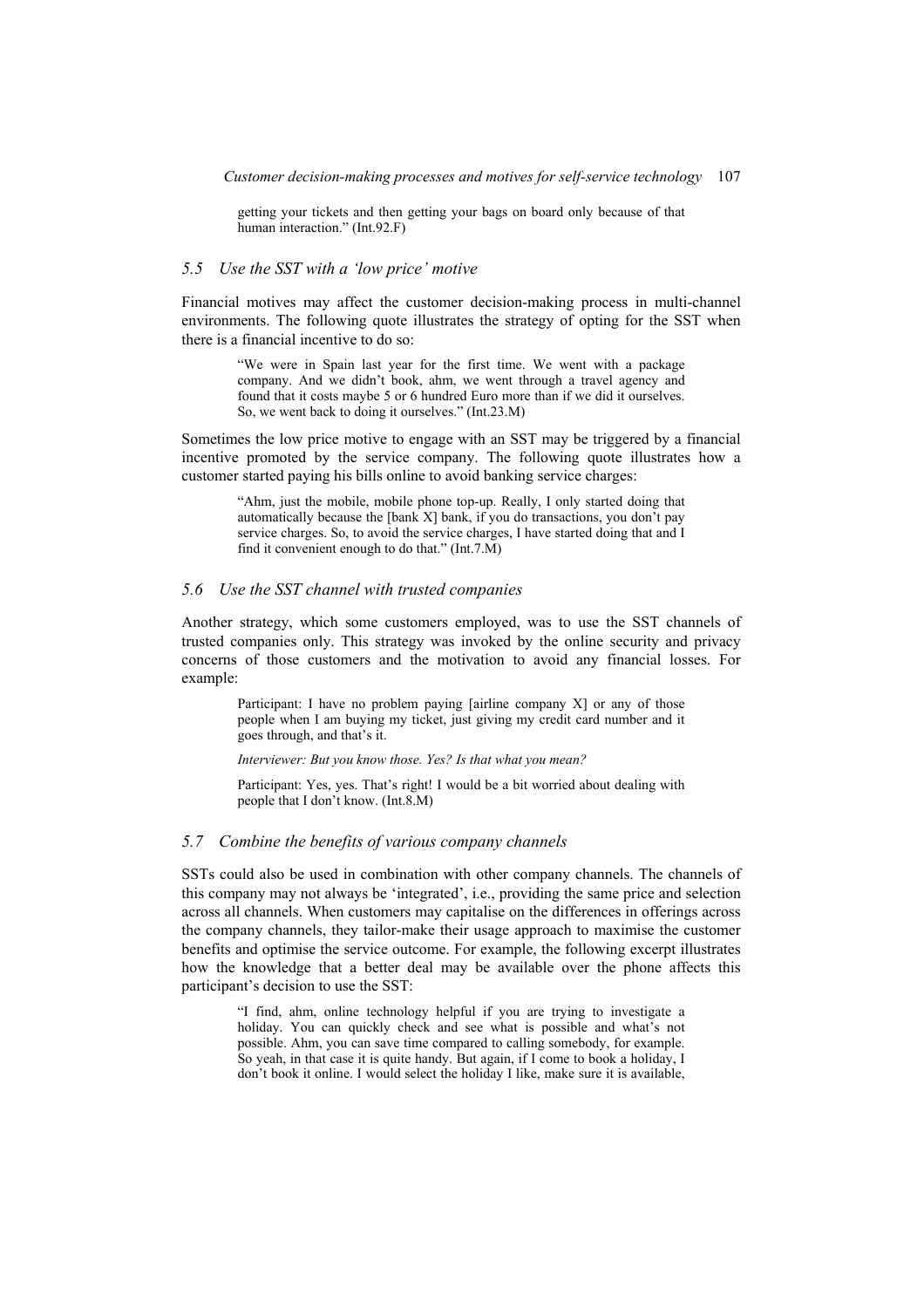then I will ring the company and then I will also try to get a better deal. Which, invariably, you can." (Int.47.M)

#### *5.8 Use SSTs when privacy of purchase is desired*

The desire to be private about ones purchases was another motivation which justified the customer strategy to seek SSTs in such situations. Items of clothing or travel bookings were among the preferred purchases to be kept private. The following example from a shopping context illustrates the strategy of using SSTs in order to maintain privacy:

> "A lot of the people like to be private about the stuff they get, don't they? I suppose. I can't think of anything in particular now, but...Even, I suppose, clothes...I buy clothes over in America and get them shipped over. I buy them in bulk from [retailer X] and that kind of thing. When you are clothes shopping, you don't like people staring at you and making you feel uncomfortable, that kind of thing. That's one thing I wouldn't mind." (Int.14.M)

#### *5.9 Use SSTs when they provide more independence for the customer*

The SST option may be regarded as providing more independence for the customer in situations when it empowers them to make an independent choice. The underlying motivation for seeking independence is to avoid the financial risk of not obtaining the best deal out there. Furthermore, independence seeking SST customers implied that they possess the needed skill and experience to achieve their goals. For example, below are the comments of a female participant on using online travel booking websites:

> "You feel more self-reliant too [booking online], because with a travel agent they might be asked to push a certain hotel or chain, or push a certain airline and so this way you can figure out yourself what is the best deal." (Int.31.F)

#### *5.10 SST usage has become a habit*

Another strategy for SST usage is to prefer it because it is the familiar option and it requires less effort for the customer. Using an SST option may have even become an automatic choice for some customers. For example:

"I guess, because I have done it several times now for trips and so I've just come to know that that's what you do. You do it on your own, you book everything yourself and you just don't bother with travel agents that much anymore." (Int.39.F)

Another similar illustration of the habitual usage of SSTs is evident in the following interview quote:

> "I started off using  $[airline X]$  and this made it a habit. And now I do it always that way. Now I booked with [airline Y] because I made the habit to use it with [airline X], I made it a habit for every airplane. If I was booking a flight to America now, I would do that on the internet. I wouldn't go to the travel agent's." (Int.38.M)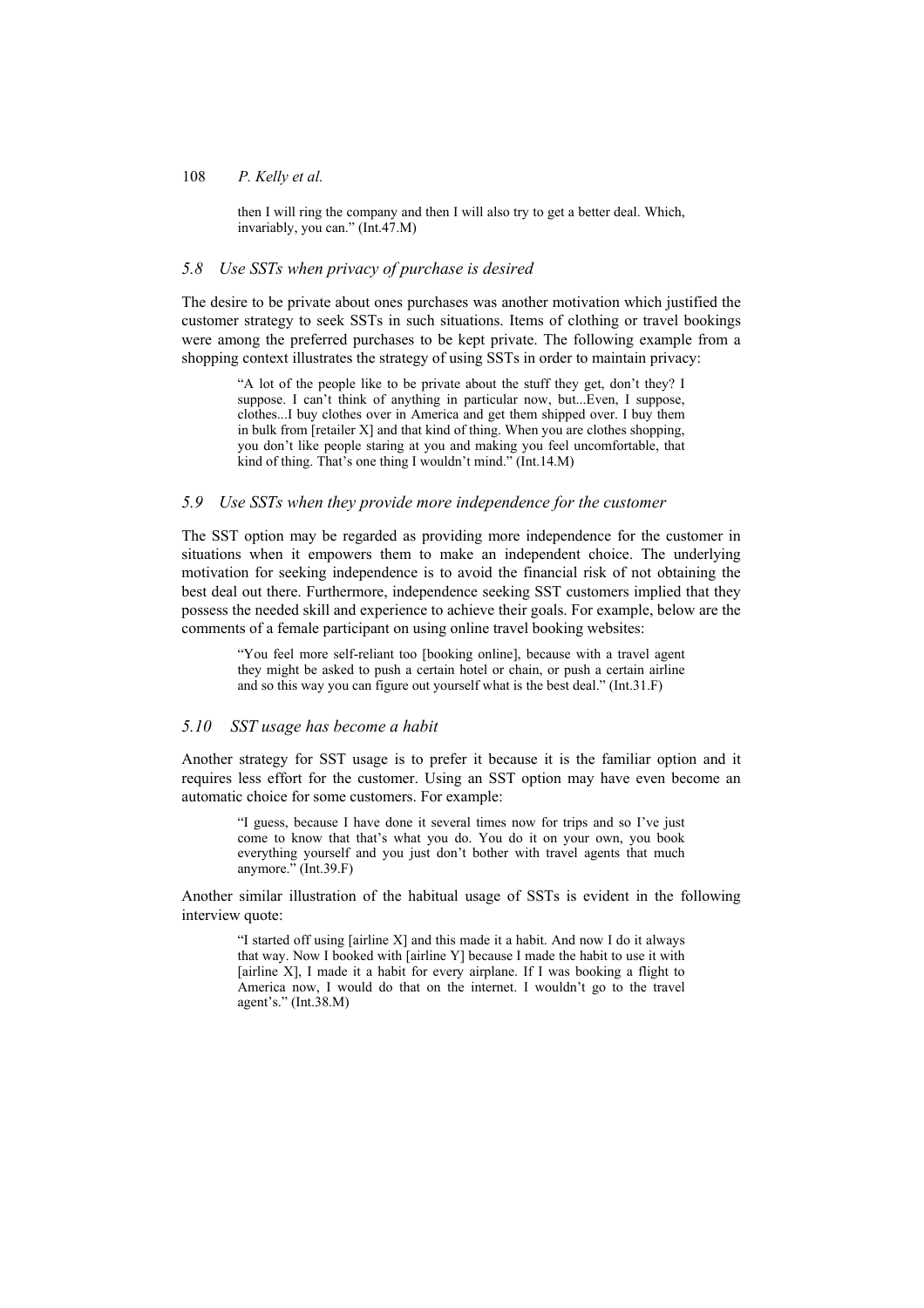#### *5.11 Payment option availability determines SST channel/company choice*

Sometimes the payment options on a company's website may be limited and this could be the reason for choosing an intermediary online retailer for the transaction. The following excerpt is from a participant who had problems getting his credit card accepted when purchasing airline tickets:

> "And the strange thing is often if you go directly to the airplane websites they cannot accept your credit card but if you go through a search engine, like [company X], they can. It is all to do with credit card requirements." (Int.5.M)

Having examined the decision-making processes and motives *for* SST usage, the following findings relate to customer avoidance of SST options.

#### *5.12 Resort to personal channel when the SST option fails*

Some customers, whose initial intention was to use the SST, subsequently resorted to the personal option, because the SST failed and could not provide the service. The following quote illustrates this service situation and the customer's anger that they had to incur extra costs to use the personal channel:

> "We are always trying to book our flights online these days, rather than use travel agents. It is always cheaper, but too often the website will crash on us. When we were recently booking some holiday flights, we found that we couldn't get our credit cards to be accepted. Subsequently, had to ring up over the phone, obviously, that costs money and time and then they charge you a booking fee over the telephone. We were a little bit [annoyed] why we were paying additional costs when their website wasn't adequate to handle it."  $(Int.5.M)$

Another participant reflected on his decision-making regarding air travel check-in, and the order of his preferred channels:

"I suppose, my first choice would be online check-in because you can do that from home the day before. If that's not available, I would try and check-in with a kiosk at the airport if that's available. And if all else fails, I will go up to a desk and check-in the old-fashioned way [laughter]." (Int.106.M)

#### *5.13 Avoid SST if it fails often, or is inefficient, and personal assistance is required*

At times, the SST may not provide the required service in an efficient manner, thus making itself redundant from a customer perspective. Therefore, if customers were not able to deliver the entire service when using the SST option, they may decide to abandon it. For example:

"Ahm, insurances and things like that online, I find really boring. Really tedious, because it gets too long, too many questions and at the end of it you normally have to make a phone call to verify everything and check if you can get a better deal. So, that's one thing what I don't like." (Int.47.M)

Similar views are expressed by another participant regarding supermarket self-service check-outs: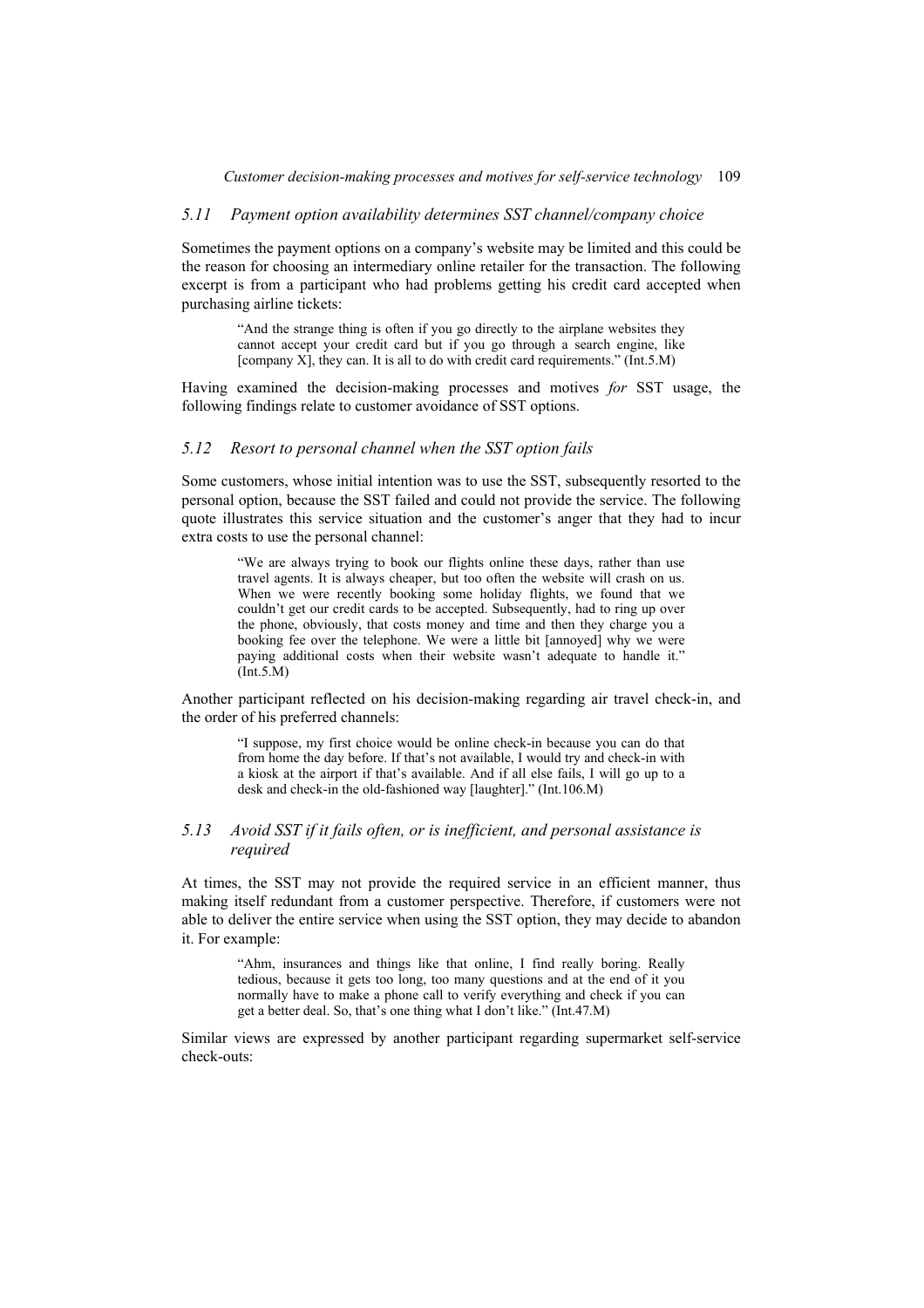"I never can get them working [self-service check-outs in supermarkets], like. You always have to get assistance with them. They are a good idea, it speeds up the whole [process]...like some people use them all the time. I personally, if there are cashiers there, I would use them." (Int.14.M)

#### *5.14 Avoid SSTs when the personal contact with an employee is viewed as part of the experience*

SST options may be avoided by customers who believe that in certain service situations, the personal touch is part of the experience. The motivation behind SST avoidance appeared to be the desire for social contact and memorable experiences. For example, shops and hotels were suggested as service contexts where the following participant demanded personal contact with an employee:

"Personally, I don't like self-service in shops anywhere. I actually like one-toone contact with a person. I don't like it [self-service]. For certain things, it speeds you up, it makes life easier, but there are other times, I would hate it in a hotel. In certain instances, in shops and in hotels, personal service adds that extra...it is part of it." (Int.15.F)

#### *5.15 The SST option may be undesirable in situations when access to needed equipment is hard*

Even if customers may prefer the SST option in general, they may evaluate it as inconvenient and try to avoid it in situations when for some reason access to the needed technological equipment may be impeded. For example:

"I am a pretty regular flier and I do use [airline X] from time to time, so I am ready for that. But once, it caught me again last year. I got delayed by an extra day in Bristol airport and I had to rebook a ticket, and of course, I didn't have access to my laptop, printer and all the rest of it. So, that was a bit more awkward to find a place which will let me email them my ticket and get them to let me print off my booking voucher and then go check-in again." (Int.21.M)

#### *5.16 Avoid the SST when there is risk or responsibility*

The strategy of avoiding the SST option for bigger travel purchases may be justified by the perceived chance of error, which the customer seeks to avoid. Ultimately the customer's motive for avoiding the SST option is the desire to minimise financial risk. For example:

> "Now we did go on a honeymoon at Christmas, so we did book it through travel agents just for the fact we didn't want to lose any portion of going anywhere… we booked big flights. We were in Australia for, I suppose, about two months, so we did book those through travel agents. I'd say more shorthaul flights, you would just book yourself. Definitely if I am going somewhere for a long time, and you just want to have the back up there if something goes wrong." (Int.116.F)

> "I booked the flight through a travel agent because after the volcano in Iceland, there is no come back if you do it yourself. So, we changed back to the travel agent. Before that, we used to do it ourselves." (Int.49.M)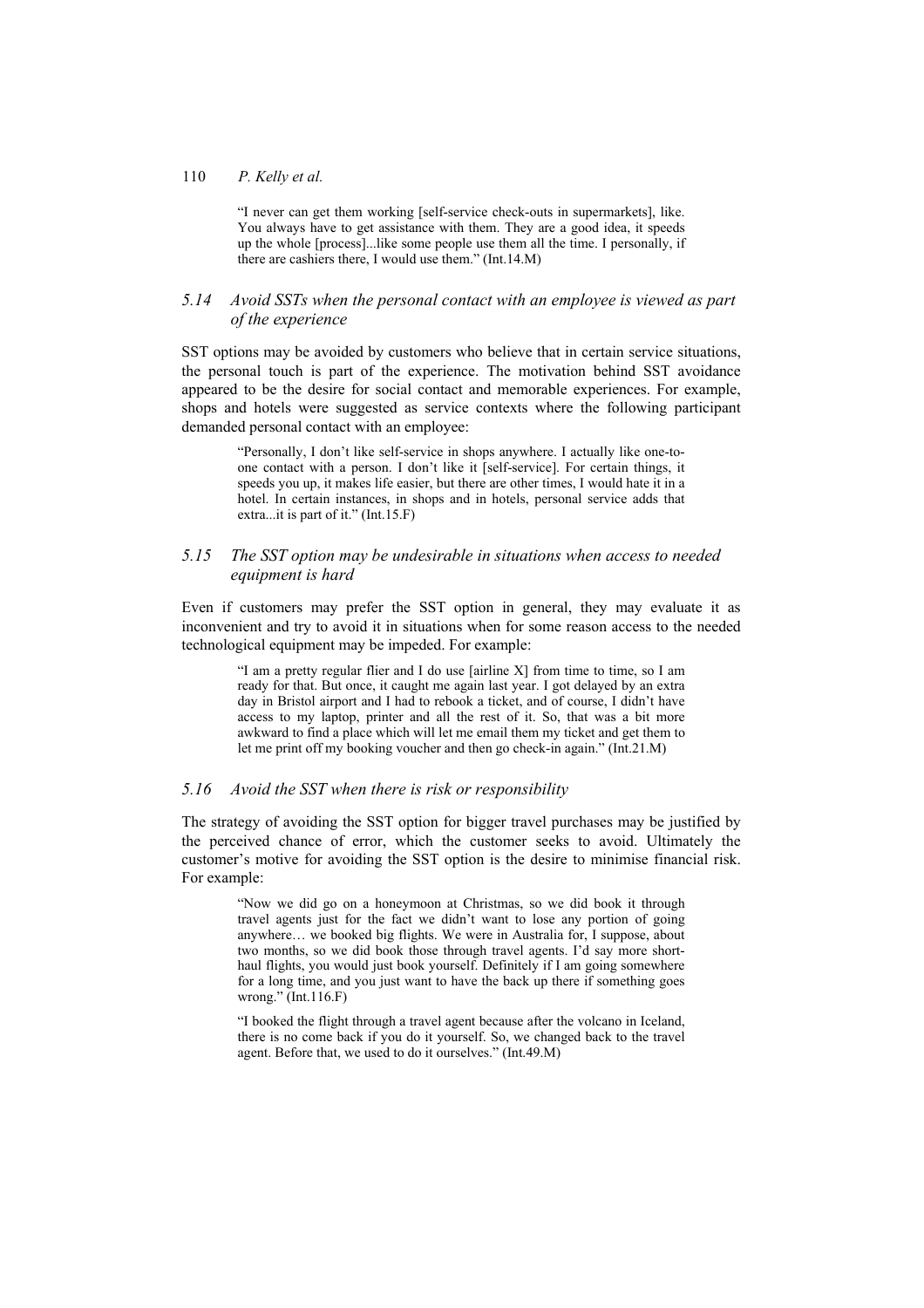#### *5.17 Avoid the SST when in a group*

Customers may sometimes opt for personal service if they are travelling in a group. They may comply with the group decision because someone else is in charge, or to avoid negotiations. For example:

Participant: I wanted to use the kiosk when we checked-in, but my parents refused to use it. They don't understand it as well as we do. So, it's, I guess, harder for them. They don't like to use it as much. It comes easily to me, I don't know. It makes things faster for me, but they don't like using it.

*Interviewer: So, you just didn't use them because they didn't want to...?* 

Participant: They didn't use them and she [mother] has the passports, she is in charge. [laughter] (Int.65.F)

#### **6 Discussion**

The objective of this research was to explore the customer decision-making processes and underlying motivations for SST usage in mult-ichannel, multi-company hospitality environments. The findings of this research contribute towards an understanding of customer behaviour in multi-channel services and have implications for customer relationship building in electronic service channels. Customer decisions to engage with an SST option were examined in a particular service context and clarified by participants' reflections on their choices.

On the occasions when customers used the SST options, their motivations and goals included gaining access to a service, saving time and money, avoiding financial risk, independence, privacy of purchase, trust in the service company, enjoyment and utilising less effort. Some of these motives have been identified elsewhere in the SST literature, i.e. save time and money, better access (Dabholkar et al., 2003; Meuter et al., 2000) and multi-channel research, i.e., independence and convenience (Schroeder and Zaharia, 2008). The contribution of this paper is to clarify the service conditions under which those motives influence the decision-making for customer engagement with SSTs in the contemporary hospitality industry. For example, some SST users may experience an internal enjoyment from the technology-human interaction (Dabholkar et al., 2003), provided that those customers are generally highly tech-proficient and the SST is preferably online. Furthermore, independence may act as a motivator in the sense of a freedom to customise the service and complete the transaction at the customer's convenience (Liljander et al., 2006). Our findings suggest that for some customers, independence may motivate them to use SSTs because they can receive independent service offers, in comparison to a travel agent who may promote a certain company. The condition for customers to seek such independence is that they believe they know how to compare service offerings and fulfil their goals. The ultimate motivation of those customers then is the avoidance of financial risk, i.e., purchasing more expensive and less attractive services. Therefore, while product risk avoidance has been found to de-motivate customers from using electronic channels (Schroeder and Zaharia, 2008), this research uncovered that the desire to avoid the financial risk of purchasing a more expensive service, may motivate hospitality customers to actually use SSTs.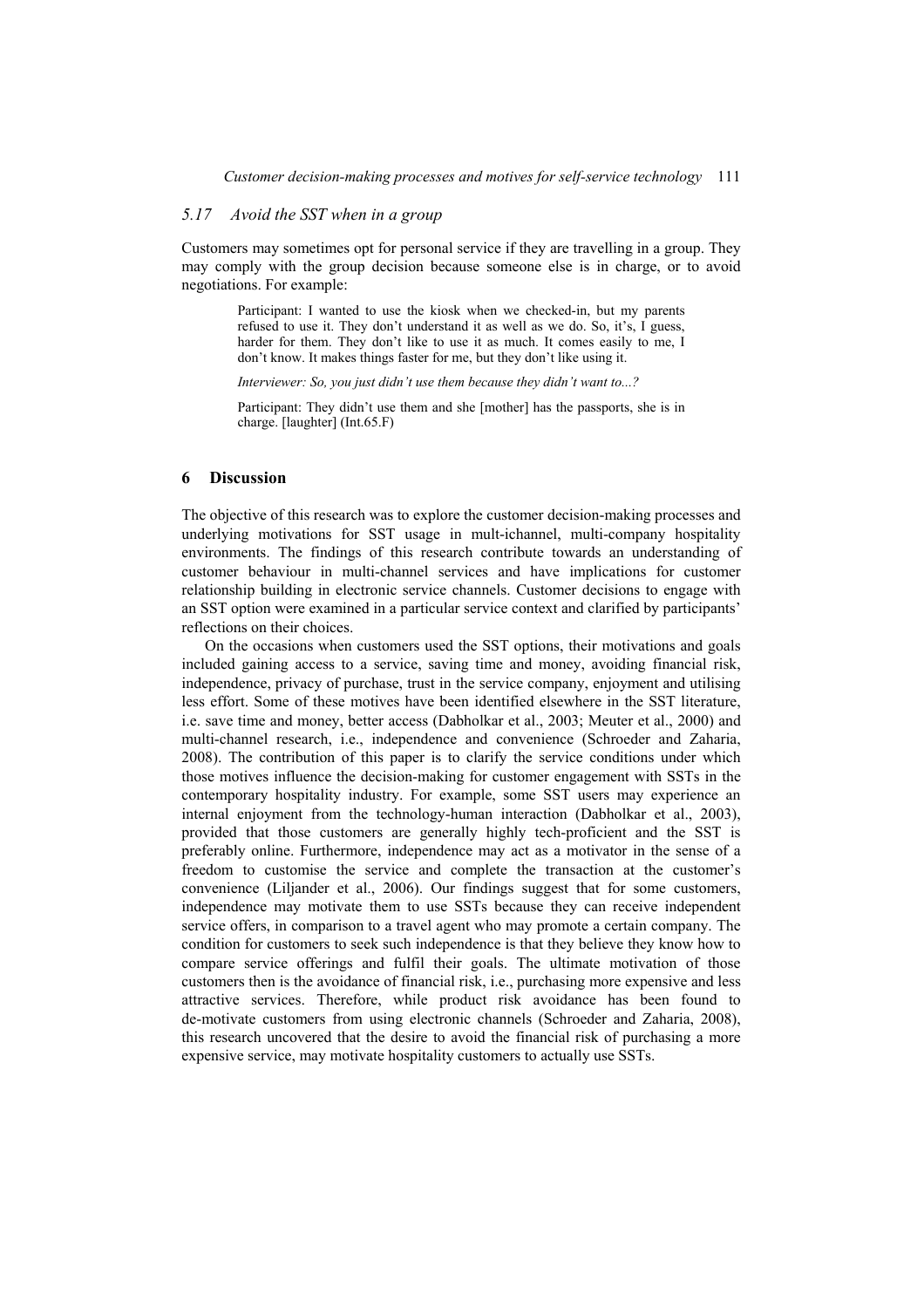This paper provides evidence for the existence of other customer motivations for SST usage, which have not been discussed in the SST and multi-channel literature. One customer motive for SST usage appeared to be the desire for privacy of purchase, especially for personal items. At times, customers may resort to the SST option not because they hold a negative attitude in general towards personal service or want to avoid it (Curran and Meuter, 2007; Dabholkar et al., 2003), but because it does not fulfil their goals of genuine social interaction, or obtaining fast service. Therefore, the SST option may be used by some customers to protest against personal service disappointments, and not because of a desire to avoid personal contact. Furthermore, some customers were motivated to use an SST option because of their trusted relationship with the service provider. Insufficient trust in the service company was found to be a de-motivator for SST usage in Liljander et al. (2006), to which our research adds, by suggesting that alternatively a good trusting relationship may become a motivator for SST usage. Finally, some customers used the SST option to avoid extra customer effort in decision-making. Liljander et al. (2006) suggest that customers may avoid SSTs because they do not want to put the effort into learning how to operate it and changing their customer behaviour, for the same reason customers who have built the habit of SST usage may opt for it automatically. Such customers would not notice even if all other service options are removed because their decision-making process omits the stage of channel comparisons. This has important implications for companies who wish to remove large numbers of their customer-contact employees and to introduce more SSTs.

In relation to understanding customer decision-making processes which lead to avoidance of the SST option, this paper adds to previous research by Dabholkar et al. (2003), Liljander et al. (2006), Meuter et al. (2000, 2003). Firstly, service failures are one of the biggest de-motivators for customers to continue SST usage (Meuter et al., 2000; Wang et al., 2012) which was further confirmed in this research. SST failures force customers to resort to personal or e-mail contact with the service company to receive a refund or obtain the service. If the SST fails often, or it does not provide for the customer to complete the transaction without employee assistance, such SSTs were perceived as redundant and were eventually avoided. The de-motivators of anxiety (Meuter et al., 2003), embarrassment (Forbes, 2008) and the inconvenience of learning how to operate the SST (Liljander et al., 2006) did not appear to be very influential in this research partly because of the sampling criteria for participants to have some SST usage experience. The desire for personal contact and social interaction during services is another de-motivator for SST usage in general (Dabholkar et al., 2003). In the traditional hospitality context, SST avoidance is further strengthened by the customer perception that the personal element is an ingredient of the service experience. Even customers, who did not indicate the need for personal interaction in other service occasions, did suggest that the removal of personal service in hospitality environments would be unusual. Therefore, it appears that the image of hospitality as a people industry acts as an inhibitor in the customer decision to embrace more SSTs. In saying this, SSTs may be introduced for most aspects of the hospitality service while the personal element remains visible in those environments. In line with previous research (Wang et al., 2012), other people accompanying the customer could influence their decision-making. But while Wang et al. (2012) confirmed a positive influence of shopping companions on the decision of the customer to interact with self check-outs in supermarkets, our findings also suggest the possibility of a negative influence if the person in charge of the group has decided against SST usage. A further de-motivator for SST usage could be the limited accessibility to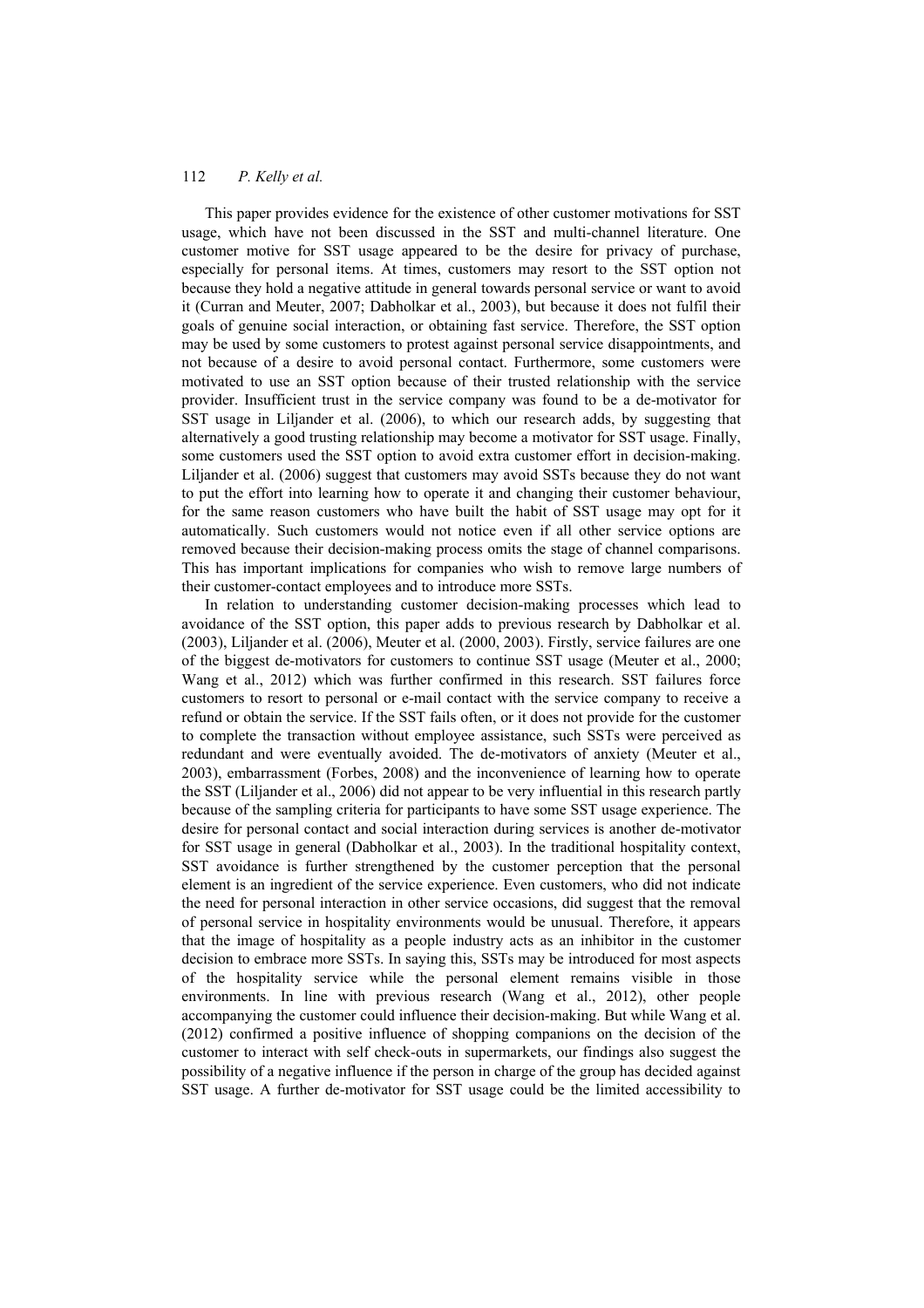technological equipment to use the SST option at the time. Particularly when travelling, customers may not have internet access, or indeed, access to computer and printer facilities, which could make the SST option very arduous. Finally, customers may wish to avoid SST usage if they feel that they are taking on extra responsibility and tasks which may carry financial risks to them. An example of this might be an accidental doublebooking on a hotel website.

#### **7 Limitations and further research**

While this research provided valuable insights into the SST user decision-making process and motivations, there are limitations to its scope. Firstly, the context of this study was the broader hospitality industry; therefore, in-depth research in a specific hospitality sector may provide further understanding of the presented findings. Secondly, the desire to capture a multitude of diverse perspectives from customers first hand justified the choice of an airport as a research location. A downside to this approach was the limited length of the interviews and respectively the depth of the discussion. Longer in-depth interviews could provide an opportunity to build a more complete and detailed description of the experienced service situations, and thus provide a better understanding of customer decision-making processes. Future research may apply the findings from this study in constructing and clarifying variables for quantitative research projects. Such projects may provide knowledge of the influential power of customer SST usage motivations in various hospitality settings. Furthermore, quantitative research may explore potential mediating influences of demographic variables on the power of certain motivations for SST usage.

#### **References**

- Baron, S., Patterson, A. and Harris, K. (2006) 'Beyond technology acceptance: understanding consumer practice', *International Journal of Service Industry Management*, Vol. 17, No. 2, pp.111–135.
- Bergman, B. and Thelen, S. (2004) 'A guide to developing and managing a well-integrated multi-channel retail strategy', *International Journal of Retail and Distribution Management*, Vol. 32, No. 3, pp.147–156.
- Buhalis, D. and Law, R. (2008) 'Progress in information technology and tourism management: 20 years on and 10 years after the internet – the state of eTourism research', *Tourism Management*, Vol. 29, No. 4, pp.609–623.
- Carson, D., Gilmore, A., Perry, C. and Gronhaug, K. (2001) *Qualitative Marketing Research*, Sage, London.
- Castro, D., Atkinson, R. and Ezell, S. (2010) *Embracing the Self-Service Economy*, April, The Information Technology and Innovation Foundation, Washington.
- Chatterjee, P. (2007) 'Cross-channel product ordering and payment policies in multichannel retailing: implications for shopping behavior and retailer profitability', *Journal of Shopping Center Research*, Vol. 13, No. 2, pp.31–56.
- Curran, J. and Meuter, M. (2005) 'Self-service technology adoption: comparing three technologies', *Journal of Services Marketing*, Vol. 19, No. 2, pp.103–113.
- Curran, J. and Meuter, M. (2007) 'Encouraging existing customers to switch to self-service technologies: put a little fun in their lives', *Journal of Marketing Theory and Practice*, Vol. 15, No. 4, pp.238–298.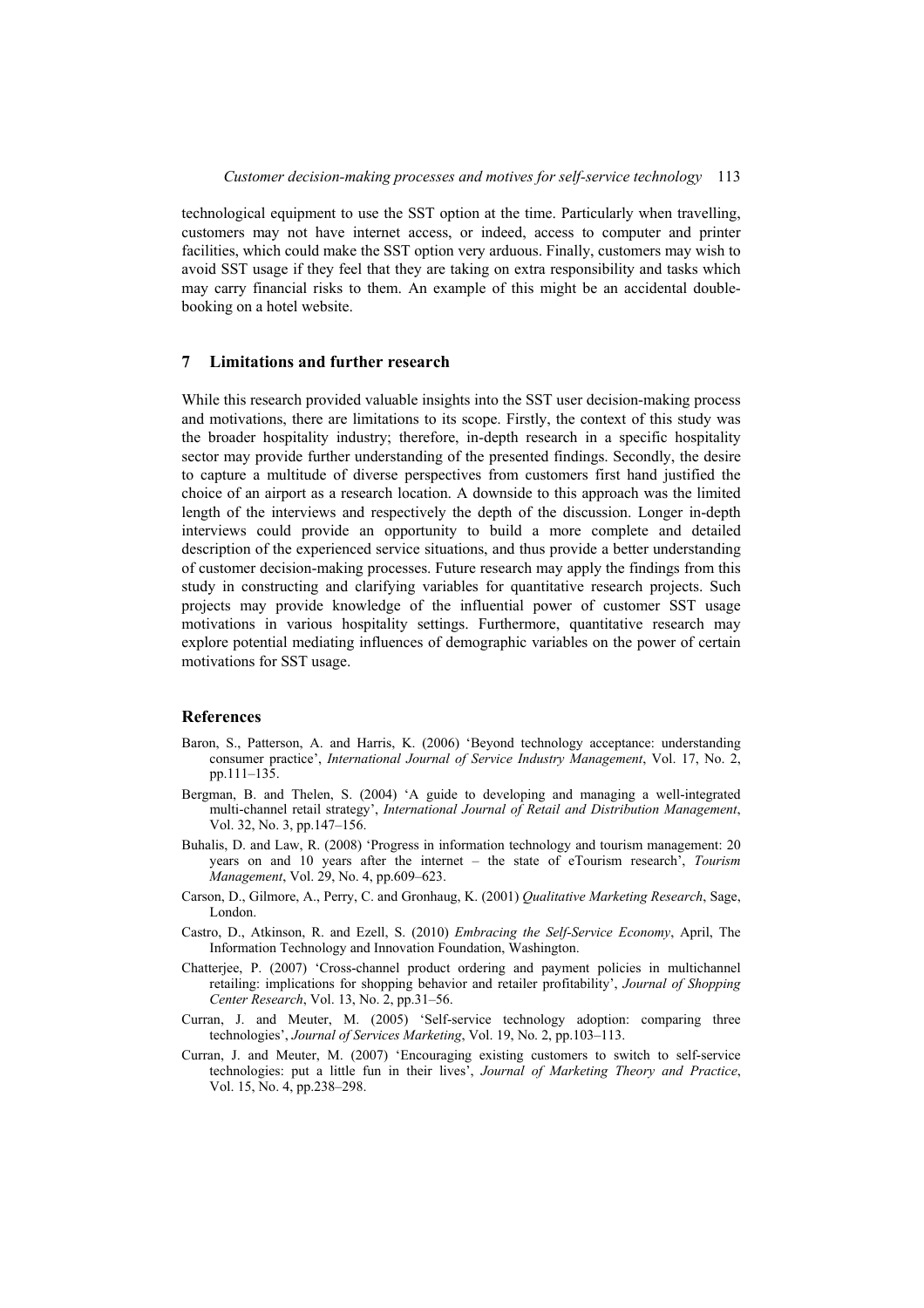- Curran, J., Meuter, M. and Surprenant, C. (2003) 'Intentions to use self-service technologies: a confluence of multiple attitudes', *Journal of Service Research*, Vol. 5, No. 3, pp.209–224.
- Dabholkar, P. and Bagozzi, R. (2002) 'An attitudinal model of technology-based self-service moderating effects of consumer traits and situational factors', *Journal of the Academy of Marketing Science*, Vol. 30, No. 3, pp.184–201.
- Dabholkar, P., Bobbitt, L. and Lee, E. (2003) 'Understanding consumer motivation and behavior related to self-scanning in retailing', *International Journal of Service Industry Management*, Vol. 14, No. 1, pp.59–95.
- Dean, D. (2008) 'Shopper age and the use of self-service technologies', *Managing Service Quality*, Vol. 18, No. 3, pp.225–238.
- Dholakia, U., Kahn, B., Reeves, R., Rindfleisch, A., Stewart, D. and Taylor, E. (2010) 'Consumer behavior in a multichannel, multimedia retailing environment', *Journal of Interactive Marketing*, Vol. 24, No. 2, pp.86–95.
- Egger, R. and Buhalis, D. (2008) *Etourism Case Studies*, Butterworth Heinemann, Oxford.
- Etgar, M. (2008) 'A descriptive model of the consumer co-production process', *Journal of the Academy of Marketing Science*, Vol. 36, No. 1, pp.97–108.
- Forbes, L. (2008) 'When something goes wrong and no one is around: non-internet self-service technology failure and recovery', *Journal of Services Marketing*, Vol. 22, No. 4, pp.316–327.
- Gelderman, C., Ghijsen, P. and Diemen, R. (2011) 'Choosing self-service technologies or interpersonal services – the impact of situational factors and technology-related attitudes', *Journal of Retailing and Consumer Services*, Vol. 18, No. 5, pp.414–421.
- Goulding, C. (2005) 'Grounded theory, ethnography and phenomenology: a comparative analysis of three qualitative strategies for marketing research', *European Journal of Marketing*, Vol. 39, Nos. 3/4, pp.294–308.
- Hsieh, Y., Roan, J., Pant, A., Hsieh, J., Chen, W., Lee, M. and Chiu, H. (2012) 'All for one but does one strategy work for all? Building consumer loyalty in multi-channel distribution', *Managing Service Quality*, Vol. 22, No. 3, pp.310–335.
- Kelly, P., Lawlor, J. and Mulvey, M. (2011) 'A review of key factors affecting consumers' adoption and usage of self-service technologies in the tourism sector', in O'Connell, K. et al. (Eds.): *Tourism and Hospitality Research in Ireland: Current Challenges and Future Opportunities*, pp.122–140, NUI Galway and Shannon College of Hotel Management.
- Kim, J., Christodoulidou, N. and Brewer, P. (2012) 'Impact of individual differences and consumers' readiness on likelihood of using self-service technologies at hospitality settings', *Journal of Hospitality and Tourism Research*, Vol. 26, No. 1, pp.85–114.
- Larivière, B., Aksoy, L., Cooil, B. and Keiningham, T. (2011) 'Does satisfaction matter more if a multichannel customer is also a multicompany customer?', *Journal of Service Management*, Vol. 22, No. 1, pp.39–66.
- Lee, H., Cho, H., Xu, W. and Fairhurst, A. (2010) 'The influence of consumer traits and demographics on intention to use retail self-service checkouts', *Marketing Intelligence and Planning*, Vol. 28, No. 1, pp.46–58.
- Lee, J. and Allaway, A. (2002) 'Effects of personal control on adoption of self-service technology innovations', *Journal of Services Marketing*, Vol. 16, No. 6, pp.553–573.
- Liljander, V., Gillberg, F., Gummerus, J. and Riel, A. (2006) 'Technology readiness and the evaluation and adoption of self-service technologies', *Journal of Retailing and Consumer Services*, Vol. 13, No. 3, pp.177–191.
- Lin, J. and Chang, H. (2011) 'The role of technology readiness in self-service technology acceptance', *Managing Service Quality*, Vol. 21, No. 4, pp.424–444.
- Lin, J. and Hsieh, P. (2007) 'The influence of technology readiness on satisfaction and behavioral intentions toward self-service technologies', *Computers in Human Behavior*, Vol. 23, No. 3, pp.1597–1615.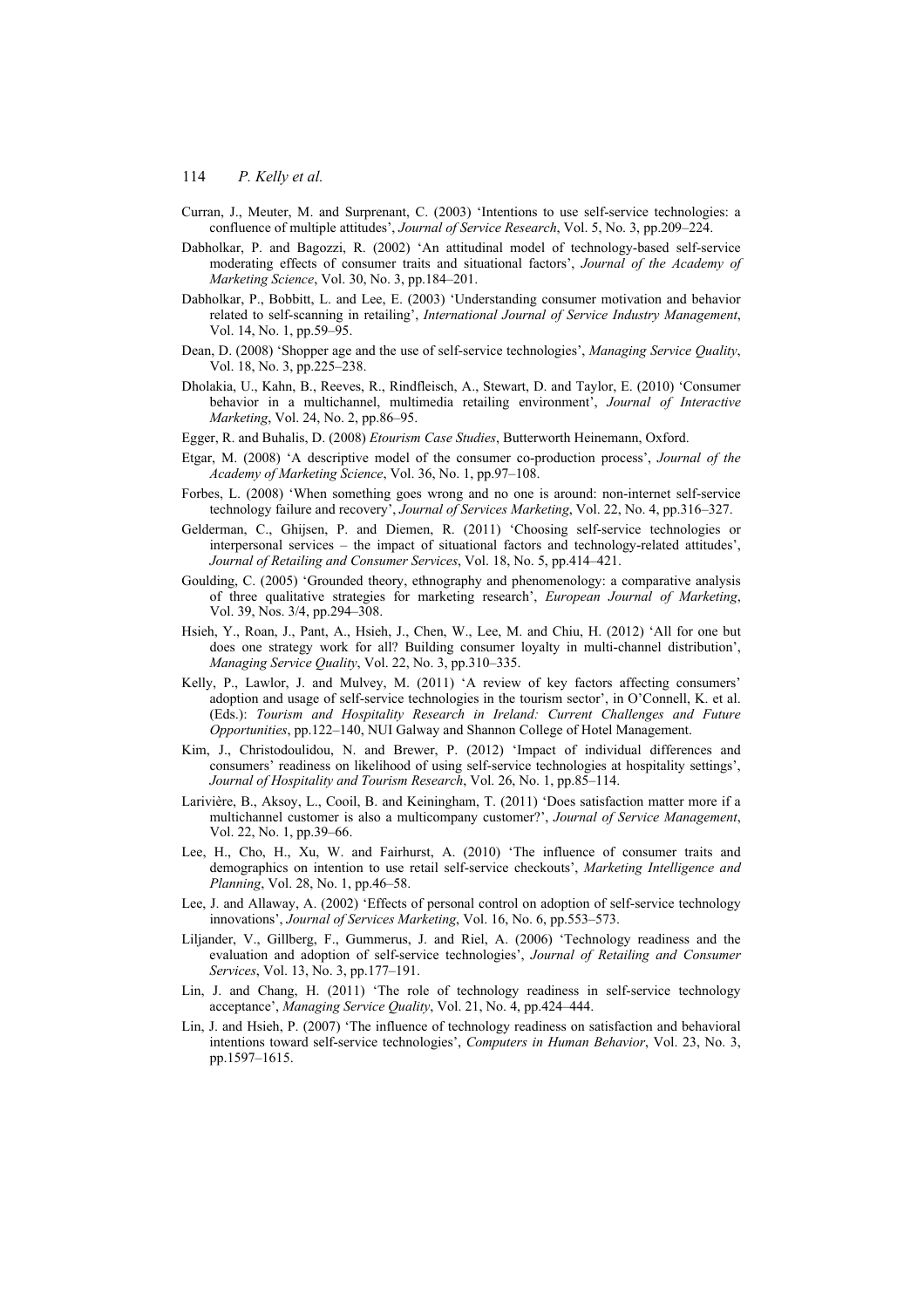- Meuter, M., Bitner, M., Ostrom, A. and Brown, S. (2005) 'Choosing among alternative service delivery modes: an investigation of customer trial of self-service technologies', *Journal of Marketing*, April, Vol. 69, No. 2, pp.61–83.
- Meuter, M., Ostrom, A., Bitner, M. and Roundtree, R. (2003) 'The influence of technology anxiety on consumer use and experiences with self-service technologies', *Journal of Business Research*, Vol. 56, No. 11, pp.899–906.
- Meuter, M., Ostrom, A., Roundtree, R. and Bitner, M. (2000) 'Self-service technologies: understanding customer satisfaction with technology-based service encounters', *Journal of Marketing*, July, Vol. 64, No. 3, pp.50–64.
- Miles, M. and Huberman, M. (1994) *Qualitative Data Analysis*, 2nd ed., Sage, Thousand Oaks, CA.
- Neslin, S. and Shankar, V. (2009) 'Key issues in multichannel customer management: current knowledge and future direction', *Journal of Interactive Marketing*, Vol. 23, No. 1, pp.70–81.
- Nilsson, D. (2007) 'A cross-cultural comparison of self-service technology use', *European Journal of Marketing*, Vol. 41, Nos. 3/4, pp.367–381.
- Reinders, M., Dabholkar, P. and Frambach, R. (2008) 'Consequences of forcing consumers to use technology-based self-service', *Journal of Service Research*, November, Vol. 11, No. 2, pp.107–123.
- Schroeder, H. and Zaharia, S. (2008) 'Linking multi-channel customer behavior with shopping motives: an empirical investigation of a German retailer', *Journal of Retailing and Consumer Services*, Vol. 15, No. 6, pp.452–468.
- Simon, F. and Usunier, J. (2007) 'Cognitive, demographic, and situational determinants of service customer preference for personnel-in-contact over self-service technology', *International Journal of Research in Marketing*, Vol. 24, No. 2, pp.163–173.
- Slattery, P. (2002) 'Finding the hospitality industry', *Journal of Hospitality, Leisure, Sport and Tourism Education*, Vol. 1, No. 1, pp.19–28.
- Thompson, C., Locander, W. and Pollio, H. (1989) 'Putting consumer experience back into consumer research: the philosophy and method of existential-phenomenology', *Journal of Consumer Research*, Vol. 16, No. 2, pp.133–146.
- Van Birgelen, M., de Jong, A. and de Ruyter, K. (2006) 'Multi-channel service retailing: the effects of channel performance satisfaction on behavioral intentions', *Journal of Retailing*, Vol. 82, No. 4, pp.367–377.
- Walker, R. and Johnson, L. (2006) 'Why consumers use and do not use technology-enabled services', *Journal of Services Marketing*, Vol. 20, No. 2, pp.125–135.
- Wallace, D., Giese, J. and Johnson, J. (2004) 'Customer retailer loyalty in the context of multiple channel strategies', *Journal of Retailing*, Vol. 80, No. 4, pp.249–263.
- Wang, C., Harris, J. and Patterson, P. (2012) 'Customer choice of self-service technology: the role of situational influences and past experience', *Journal of Service Management*, Vol. 23, No. 1, pp.54–78.